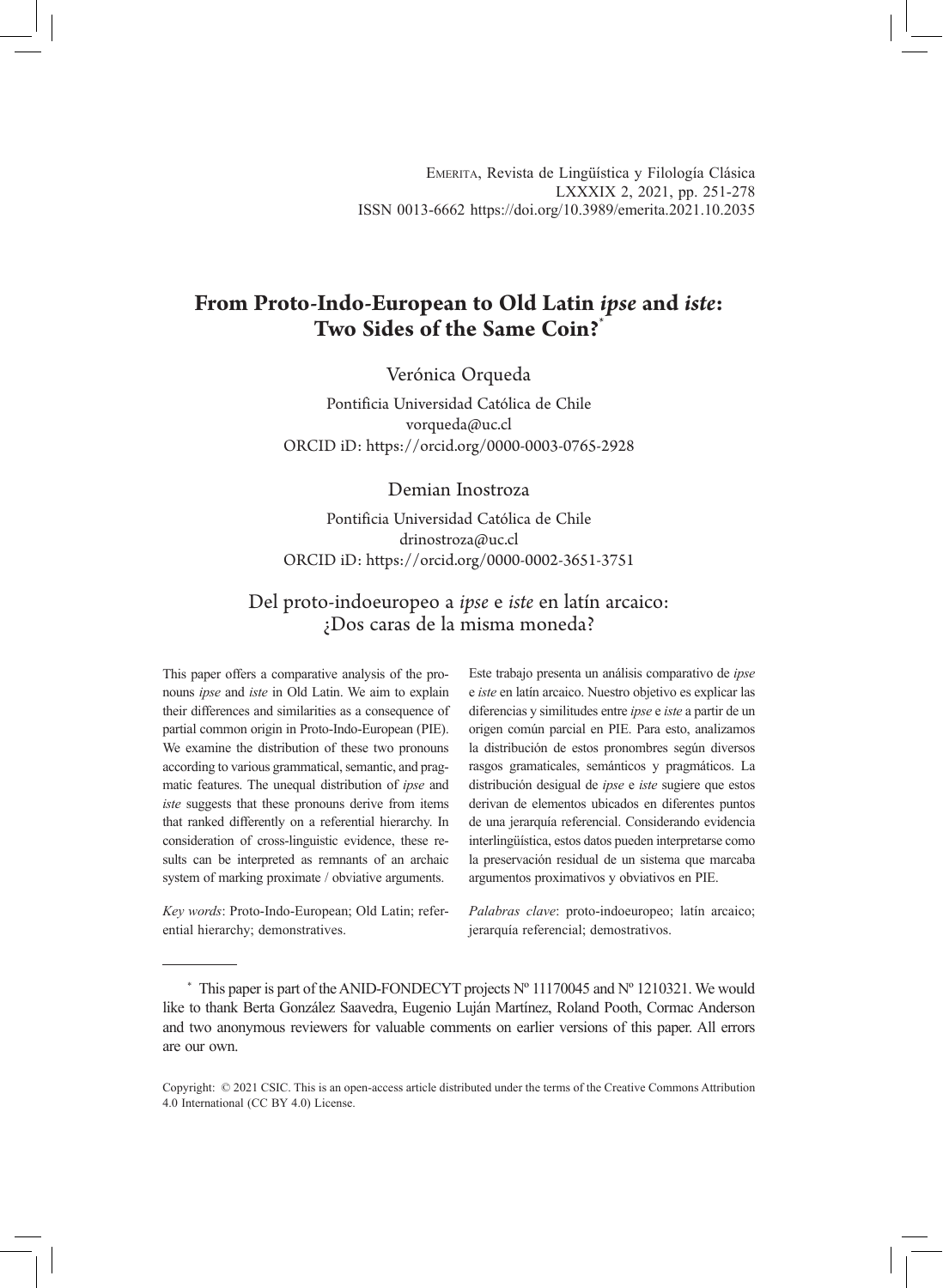*Citation / Cómo citar este artículo*: Orqueda, Verónica and Inostroza, Demian (2021): «From Proto-Indo-European to Old Latin *ipse* and *iste*: Two Sides of the Same Coin?», *Emerita* 89 (2), pp. 251-278.

#### I. Introduction, aims, and methodology

*Iste* and *ipse* belong to the complex pronominal and deictic system of Latin. The traditional grammars usually describe *iste* as a (spatial) demonstrative pronoun, probably with addressee (or near-hearer) deixis (Pinkster 2015, p. 972; Bassols 1992, p. 127), with a meaning akin to «that of yours» (de Vaan 2008, p. 310; Sihler 1995, p. 394). From a synchronic approach, Pieroni (2010, p. 478) claims that *iste* preserves its deictic nature even «when used to refer to entities which are found in the text», which is possible because «deictic and anaphoric strategies are not mutually exclusive». In turn, *ipse* is traditionally described as primarily an identificational, focal, or emphatic item («himself and not someone else», as in Bassols 1992, p. 130), although there is no doubt that *ipse* presents serious challenges to a uniform characterization. Thus, Álvarez Huerta (2009) and Pinkster (2015) allude to the need to differentiate the diverse uses of *ipse*<sup>1</sup> , while Pieroni (2010) advocates for a general predicative function.

In the same way as other Latin pronouns, *ipse* and *iste* can be used as adnominals and as phrase heads. Both inflect for the three genders —masculine (m.), feminine  $(f)$ , and neuter (nt.) — and all grammatical cases except for vocative. Although most grammars do not deal with these pronouns together, a partially common etymology is usually assumed: for instance, de Vaan (2008) derives *ipse* from Proto-Indo-European (henceforth, PIE) \**sope-so* and *iste* from \**es-to*.

Most authors consider the PIE demonstrative elements \**so* and \**to* both part of a suppletive inflected deictic pronoun. This root, together with the anaphoric  $*h_1e/*i(s)$ -, shaped the demonstrative system, according to Fortson  $(2004, p. 129)$ , and Beekes & de Vaan  $(2011, p. 226)^2$ . In this view, suppletion is found only in the nominative: m.\**so*, nt. \**tod*, and the later f. \**seh*<sub>2</sub>, while the remainder of the inflected forms utilize the base in \**t*-. If *ipse* and *iste* derive from this same root, one may wonder why and how they developed in such

<sup>1</sup> Pinkster (2015, pp. 1151-1152), for instance, differentiates between «pregnant» and «discretive» uses of *ipse*.

<sup>2</sup> Cf. Mendoza 1998, who posits that the stems \**so*-/*to*- and \**ei*-/\**i*- were anaphors in complementary distribution.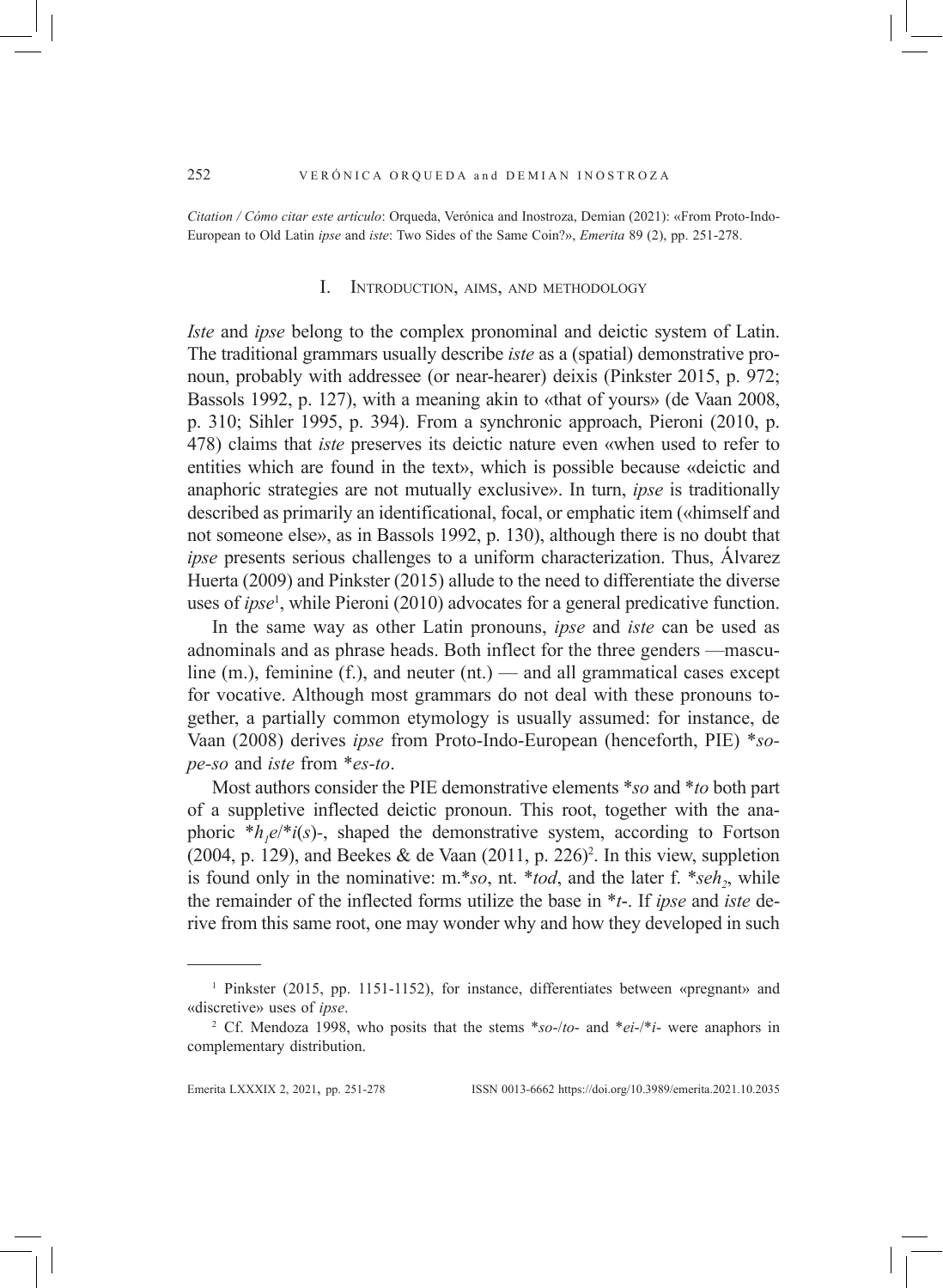different ways. As we will show, *ipse* mostly takes animate predicates, while *iste* is not sensitive to animacy; *ipse* is frequently used in the nominative case, but *iste* shows no preference regarding case marking; *ipse* takes 1st- and 2ndperson referents, while *iste* only takes the 3rd person. The hypothesis underlying this paper is that a common etymology is responsible for these semantic and grammatical differences in Old Latin. Therefore, we provide a contrastive analysis to describe these forms together, and this analysis leads us to propose a different reconstruction of their PIE origins, as well as a different diachronic development from PIE towards the Latin pair *ipse* / *iste*: the pronouns \**so* and \**to* must not have been part of a suppletive paradigm but rather were related pronouns that ranked differently within a referential hierarchy.

As part of our methodology, we gathered all tokens of *ipse* (x39) and *iste* (x42), in their whole paradigms, registered until the 3rd century BC in the Library of Latin Texts database–Series A (LLT). We classified this sample according to morphological features (case, gender, and number), the referent's grammatical and semantic information (person, and animacy), and the referent's pragmatic topicality (given or new topics). This sample is limited to the data registered in the LLT database until the 3rd century BC (*peruetustum*, *terminus ad quem,* and *dubium*), which include works by Livius Andronicus, Naevius, Plautus and Ennius, because these data may represent the Latin system at its earliest stage. This selection led us to exclude some works by the same authors that were classified as 2nd century BC in the database. Nevertheless, the sample is still representative, and data are more comparable, because the same delimiting criterion was applied.

In the second stage of the analysis, we compared the data to another sample, that was limited to the same period and texts, also extracted from LLT, and classified according to the same criteria. This second sample comprises the totality of cases with the inflected forms of the reflexive pronoun *se* (x68), and *sibi* (x32). To this, we added the analysis of the sporadic anaphoric cases of *sam* (2 tokens), *sas* (1 token), *sos* (4 tokens), and *sis* (1 token), only attested in Ennius. We included these data under the hypothesis that these words also derive from PIE \**so*<sup>3</sup> .

<sup>&</sup>lt;sup>3</sup> The sample does not include cases with *sum*, due to the similarity with the verb form (although we checked examples from the literature), nor reduplicated cases (e.g., *sese*), univerbations with copular verbs (e.g., *ipsest*), or univerbated cases of *reapse* and of *secum*. We consider instances of *reapse* to be lexicalizations where the pronominal use of *eapse* is too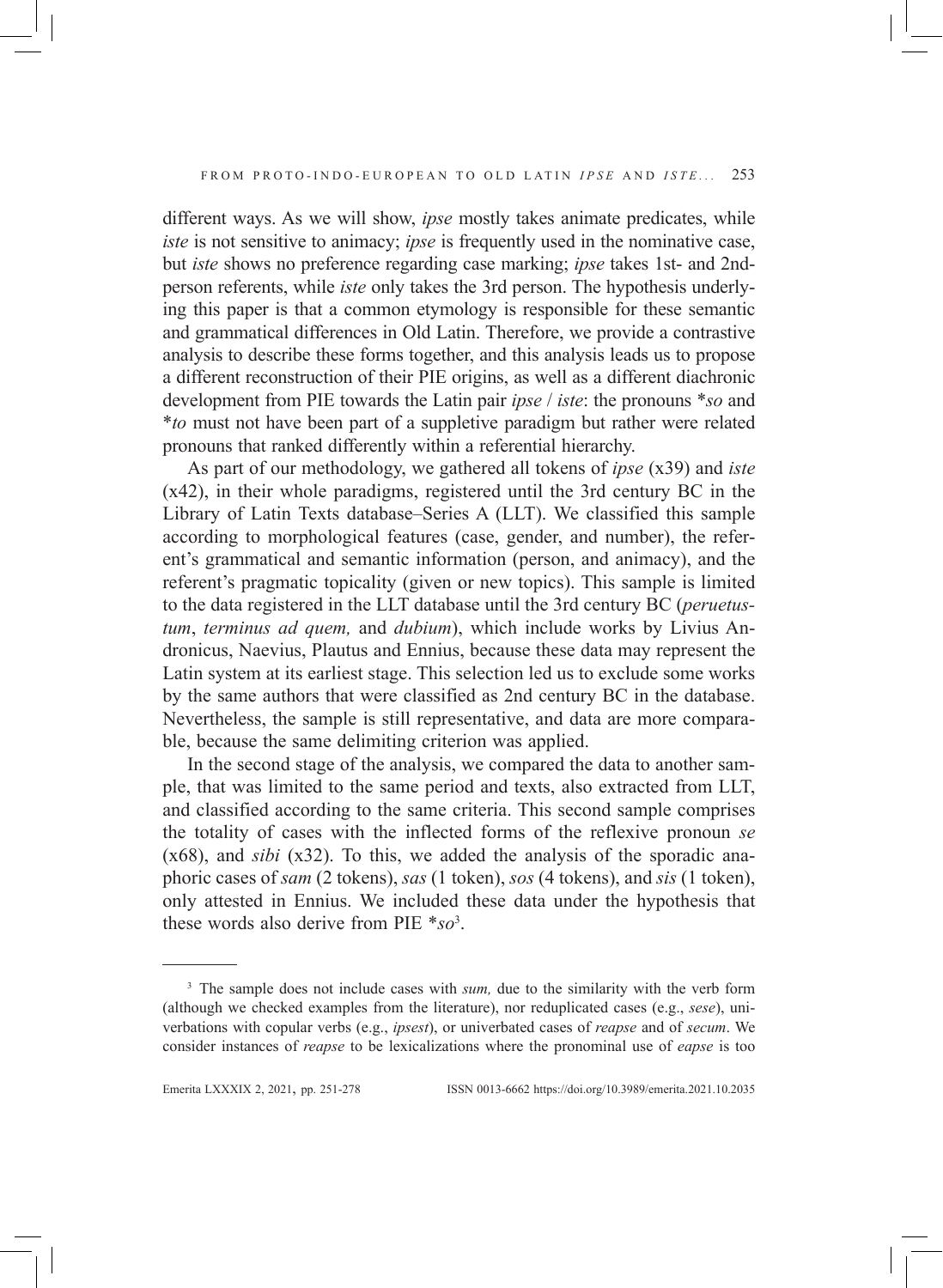#### 254 VERÓNICA ORQUEDA and DEMIAN INOSTROZA

## II. Analysis of *ipse* and *iste* in an old latin corpus

In this section, we provide the data obtained from the analysis. We show, individually, the distribution of morphological cases and gender, the referent's animacy and person, and the relationship with the referent's topical state.

# 1. *Distribution of morphological cases*

Table 1 and Fig. 1 show the distribution of *ipse* and *iste* according to case. We provide some examples of the various cases below in (1a-c) and (2a-c).

|              | ipse |     |              | iste |     |             |
|--------------|------|-----|--------------|------|-----|-------------|
|              | sg.  | pl. | total        | sg.  | pl. | total       |
| nom.         | 21   |     | $22(56.4\%)$ |      |     | $8(19.0\%)$ |
| acc.         |      | ∸   |              | ⇁    |     | 19          |
|              |      |     |              |      |     |             |
| gen.<br>dat. |      |     |              |      |     |             |
| abl.         |      | U   |              |      |     |             |
| total        |      |     | 39           |      |     | 42          |

Table 1. Distribution of *ipse* and *iste* according to case / number categories



Fig.1. Nominative vs. other cases in *iste* and *ipse*.

Emerita LXXXIx 2, 2021, pp. 251-278 ISSN 0013-6662 https://doi.org/10.3989/emerita.2021.10.2035

opaque. In the cases of forms such as *sum*, *sese*, *ipsest*, and *secum*, we expect that their results should not be different from those we show in this paper.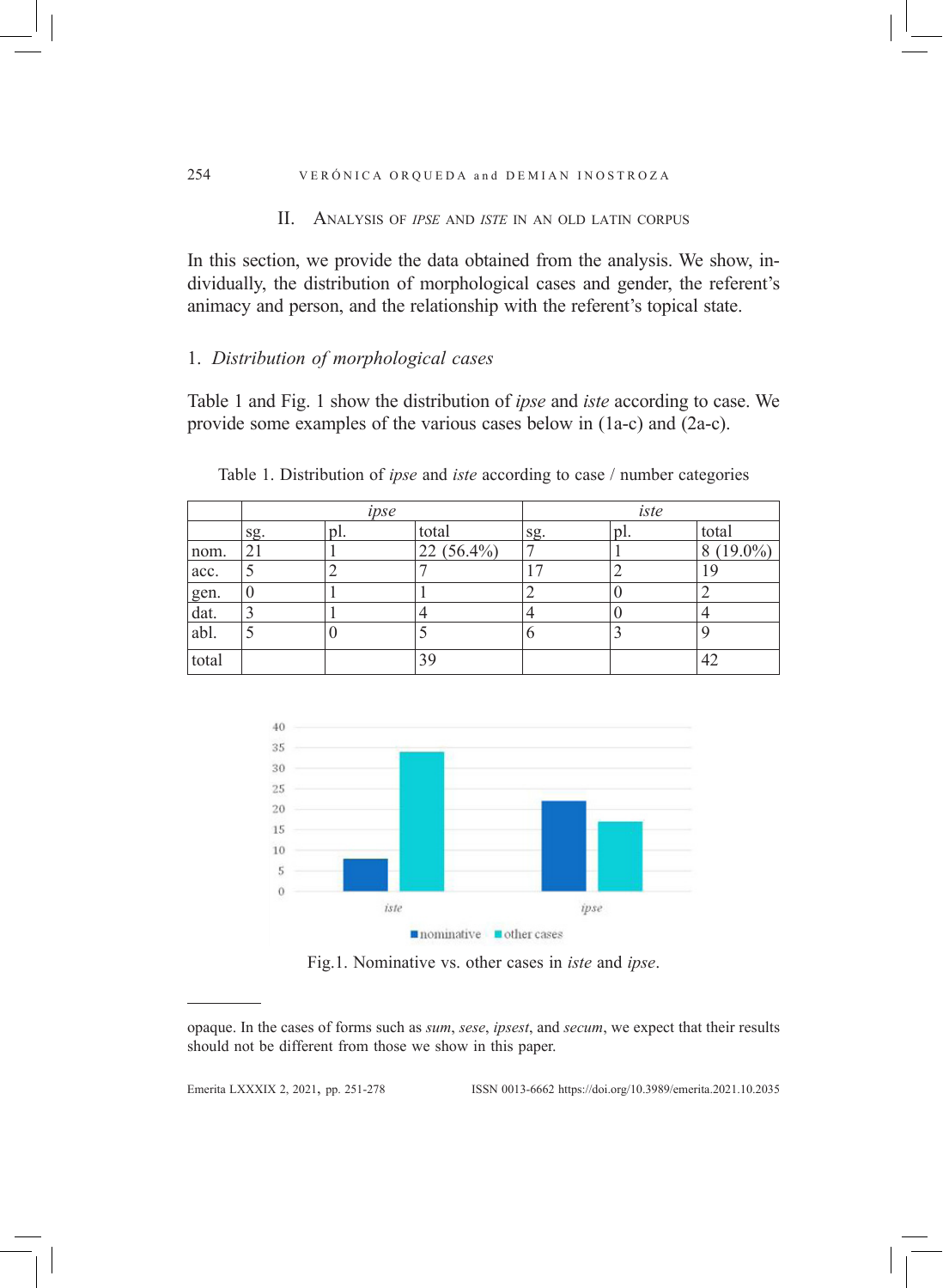- (1a) *Nam ipse miles concubinam intro abiit oratum suam, ab se ut habeat cum sorore et matre Athenas* (Plaut., *Mil*. 1145) «Because the soldier himself went inside to ask his concubine to go away from him to Athens together with her sister and mother»
- (1b) *Sed eccam ipsam, egreditur foras* (Plaut., *Mil.* 1215) «But she's coming out herself»
- (1c) *Quoniam nuntiatumst ipsarum uenturos uiros, ibi festinamus omnis*  (Plaut., *Stich*. 676) «When it was announced that these women's husbands were going to come, we all bustled about» (play's character talking to the audience)
- (2a) *Ducite istum: si non sequitur, rapite sublimem foras* (Plaut., *Mil*. 1394)
- «Bring him along; if he doesn't follow, lift him up and carry him out» (2b) *Quasi que istius causa amoris ex hoc matrimonio abierim cupiens*
- *istius nuptiarum* (Plaut., *Mil*. 1164) «And that for the sake of my love for him I've left this marriage, keen on marrying him»
- (2c) *Quin tu iubes efferri omnia isti quae dedi?* (Plaut., *Mil*. 1313) «Why won't you have all that I gave her taken out?»

Table 1 and Fig. 1 show that the nominative is far more frequent than other cases of *ipse*, while in contrast, *iste* in the nominative is attested to a lesser extent than in the accusative and even in the ablative. A quick look at cases with m. sg. *is* and *ille* in the same period, shows that nominatives are more frequent than accusatives but that the gap is narrower: 38x *is* (nom.) vs. 26x *eum* (acc.); 53x *ille* (nom.) vs. 26x *illum* (acc.)4 . In fact, there is no reason to expect such a difference in the case of *ipse*, allowing us to put forward the hypothesis that the majority of cases of *ipse* in the nominative, especially in the singular, are explained through a diachronic development from an element that ranked high in the topicality hierarchy because the nominative case tends to be more highly topical than other cases<sup>5</sup>. These results are particu-

<sup>4</sup> A similar tendency is found in the most archaic inscriptions (*CIL* 1): *ipse* is only attested in the nominative, *iste* has only adverbial forms (*istic*, *istoc*), while *is* is attested both in the nominative and the accusative, though the latter to a lesser extent. We thank Eugenio Luján for these observations.<br><sup>5</sup> The higher frequency of the singular in both pronouns could perhaps be explained by the

deictic origin of both, in contexts such as stage plays, which represent communicative interactions.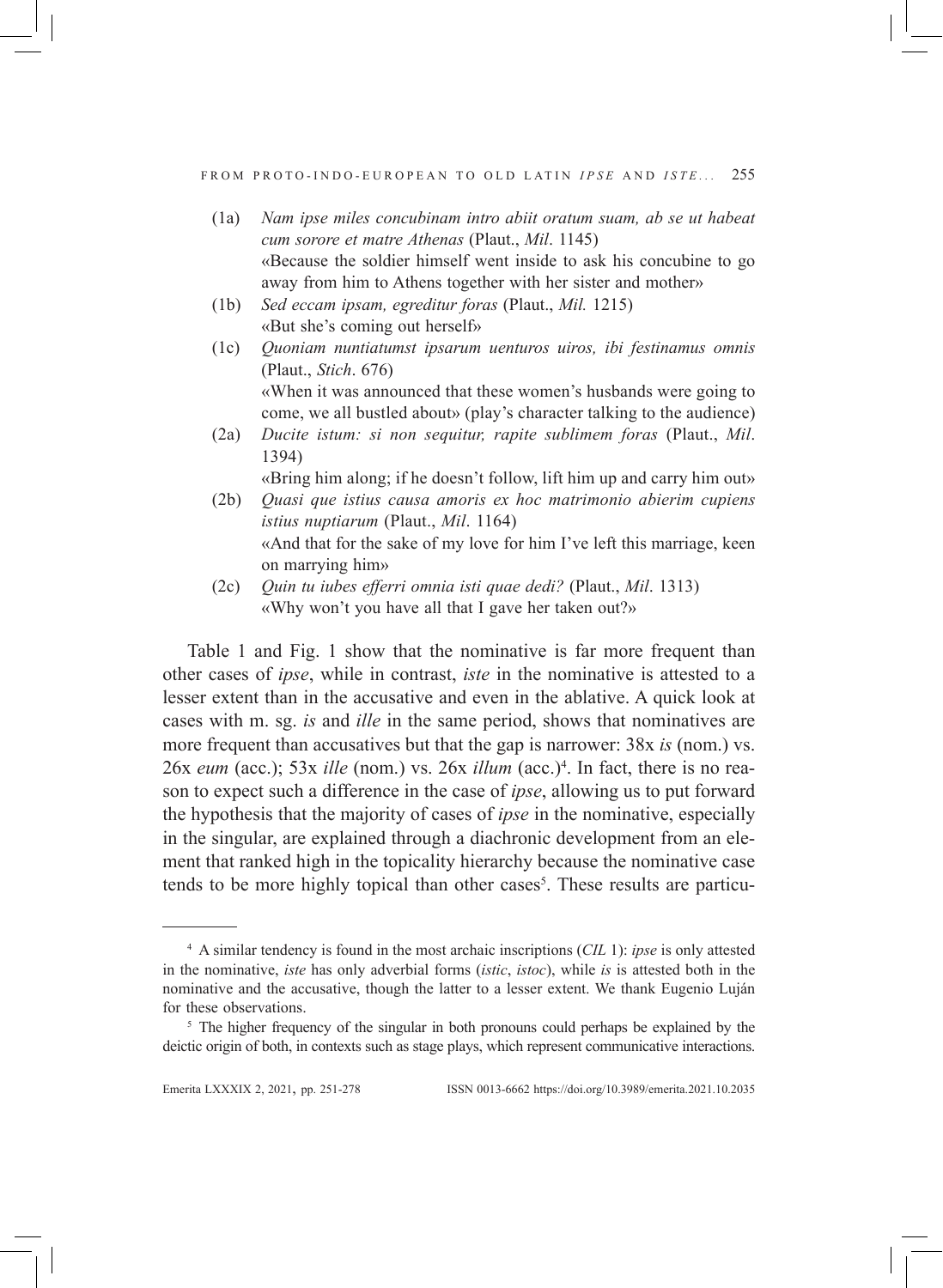larly interesting in the light of those by Puddu (2005, p. 219), who contrasts the distribution of *ipse* among different authors and demonstrates how the use of the nominative decreases with time: the nominative represents 63.06% of her Plautian corpus, but it decreases in frequency to 48.00% in Sallustius, to 41.94% in Caesar and 26.42% in Cicero. This waning tendency may suggest that these forms were originally connected to the marking of highly topical elements and that their use was slowly lost until *ipse* became wholly integrated into the pronominal system, with no remnants of topical marking. Moreover, both *ipse* and *iste* are finally wholly integrated into the demonstrative system of Romance languages.

Regarding the ablative case, there is a well-known lexicalization in Latin: *re eapse*. This lexicalization is curiously absent from our sample, indicating that the lexicalization is a secondary development. In a previous search of works dated to the 3rd and 2nd century BC in LLT, 13 out of 78 cases with *ipse* were lexicalized with *re*. Most of these cases are found in Terence and none in Plautus*.*

## 2. *Grammatical gender*

As for the distribution of gender, Table 2 shows differences regarding the distribution of neuter and feminine / masculine.

|      | m.       | ٠.             | nt.                | total           |
|------|----------|----------------|--------------------|-----------------|
| ipse | ົດ<br>ر_ |                | $(2.56\%)$         | 39 $(100\%)$    |
| iste |          | $\sim$<br>ت سے | $(14.28\%)$<br>6 ( | $(100\%)$<br>42 |

Table 2. Distribution of *ipse* and *iste* according to gender

There is only one neuter case for *ipse*, whereas *iste* appears in the neuter case more frequently, based on percentage. However, the neuter is also the least used gender for *iste* as well. These results contrast to the hypothesis that PIE \**so* was masculine and \**to* was neuter: although the attested evidence may be due to a secondary development within Latin or the Italic branch, if *ipse* preserves features from \**so* and *iste* from \**to*, we would not expect neuters for *ipse* and, more critically, we would not expect masculines / feminines for *iste*. Because *ipse* lacks the expected nom. nt. ending in a dental (\*\**ipsud*; cf. Latin *quod*, *id*, *illud*), in contrast to the PIE nom. nt. \**tod*, it may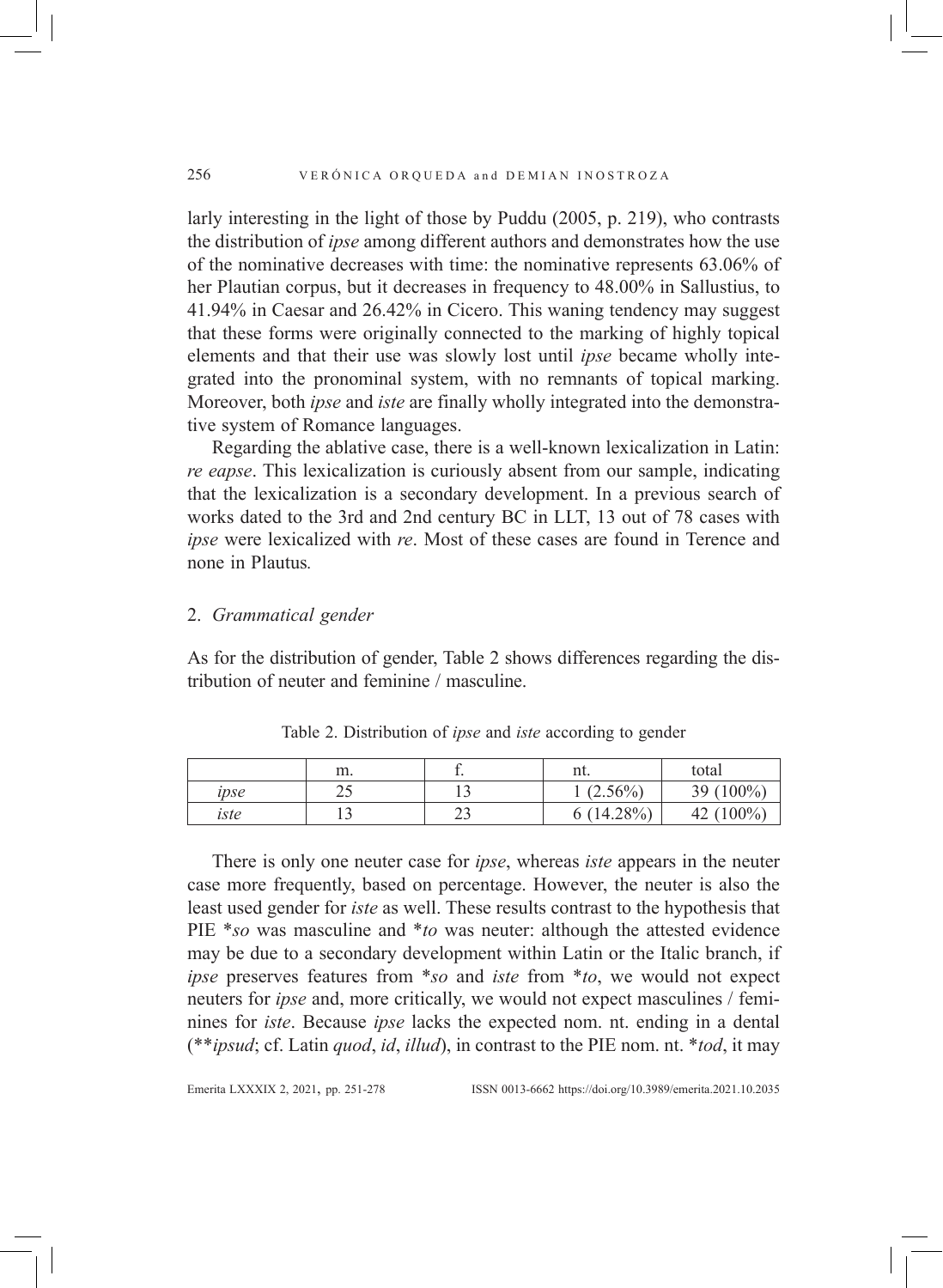be claimed that the differentiation between *ipsum* and *istud* represents a possible development from two different paradigms. Therefore, in our view, these data contradict the claim that the original demonstrative paradigm was distributed merely according to gender and that it was a suppletive deictic paradigm.

# 3. *Referent's animacy*

There is also an unequal distribution between *ipse* and *iste*, in terms of animacy, as shown in Table 3 and Fig. 2. In Table 3, we classify the pronouns according to their syntactic use, referentially (REF) as pronouns or adnominally (ADN) as complements in a (pro)nominal phrase.

|      | animate |            |         | inanimate          |            |       |
|------|---------|------------|---------|--------------------|------------|-------|
|      | REF     | <b>ADN</b> | total   | <b>REF</b><br>LVL. | <b>ADN</b> | total |
| ipse |         |            | $\lnot$ |                    |            |       |
| iste |         |            |         |                    | Q          |       |

Table 3. Distribution of *ipse* and *iste* according to the referent's animacy



Fig. 2. Distribution of animate and inanimate referents for *iste* and *ipse*.

Table 3 shows that the number of passages containing an animate referent is striking for *ipse*, whereas *iste* does not present such a wide gap between animate and inanimate cases. This difference is notable because there are no reasons that explain it from a synchronic perspective. Moreover, one of the two inanimate cases with *ipse* contain an animized referent, as shown in (3).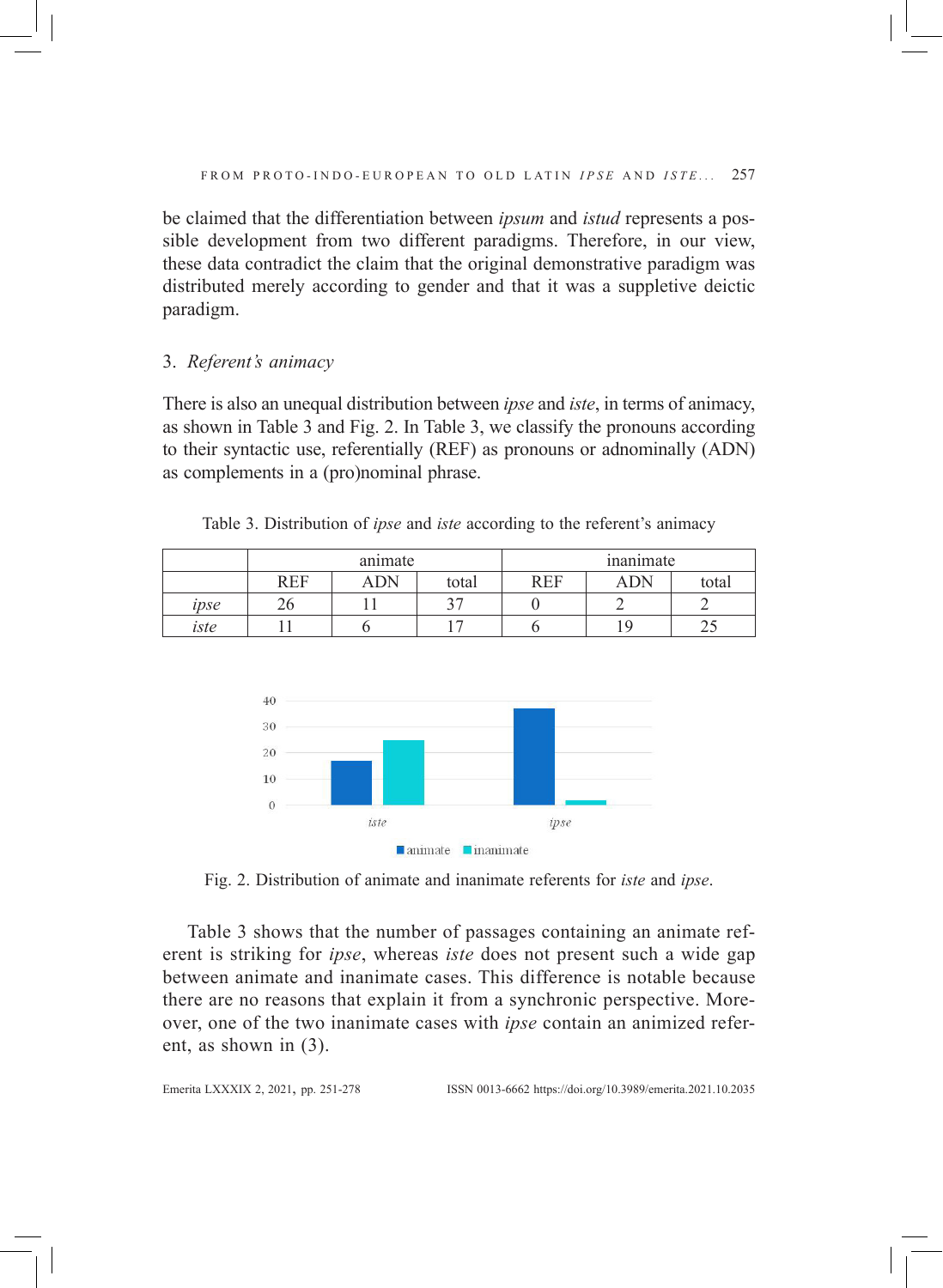#### 258 VERÓNICA ORQUEDA and DEMIAN INOSTROZA

(3) *Non potuit reperire, si ipsi soli quaerendas dares, lepidioris duas ad hanc rem quam ego habe animum bonum* (Plaut., *Mil*. 803) «If you'd asked Sol himself to look for them, he couldn't have found for this business two lovelier girls than I have»

As the subject of the verbs *look for* and *find*, the sun (*sol*) is characterized with volition and agency. The second inanimate case has an uncountable noun (*tempus*) as its referent. These two cases together may indicate that uncountable nouns constitute the bridging context towards using *ipse* with inanimate referents in later layers of the language. Most interesting, in an expanded search in Plautus, *ipse* with an inanimate referent is more frequently used as adnominal with uncountable or abstract nouns (e. g., *res, tempus, ara,* and *iracundia*). In contrast, the two cases of *ipse* with an inanimate referent are limited to adnominal use and introduce a new, not topical referent, as in  $(3)^6$ . Thus, we can expect that, already in Old Latin, the use of *re eapse* as an intensifier ('really') was gradually becoming limited to grammaticalization, as it lost the morphological properties of a demonstrative<sup>7</sup>.

Although all the possible combinations of *iste* are attested in Table 3, the cases of animate referent tend to be referential, consistent with their possible deictic origin, while the cases of inanimate referent tend to have an adnominal use. Interestingly, Pieroni (2010, p. 446) comments that *is*, unlike *ille*, privileges inanimate (and non-subject) referents. One may wonder how to connect this preference with the *ipse / iste* distinction, because these two pronouns are both partly diachronically connected to the same stem as *is*. Here, we think that, because this pair comprises univerbated former compounds, *ipse* and *iste* preserve the animate / inanimate distinction as an archaism.

<sup>6</sup> Given topics «are situationally or textually evoked discourse referents that the speaker assumes the addressee is attending to» (de Vries 1995, p. 523). As this author notes about the Papuan languages, it is expected that the adnominal uses of an anaphoric pronoun will develop secondarily from a deictic pronoun.

<sup>7</sup> Lexicalizations (*re eapse*) are only attested with inflection in the first part of the word, and there are no cases such as \**re ipsa* with the same meaning. This is not isolated data, but the vast majority of inanimate referent cases present initial inflection (e. g., *eopse, eampse*, and *sapsa*).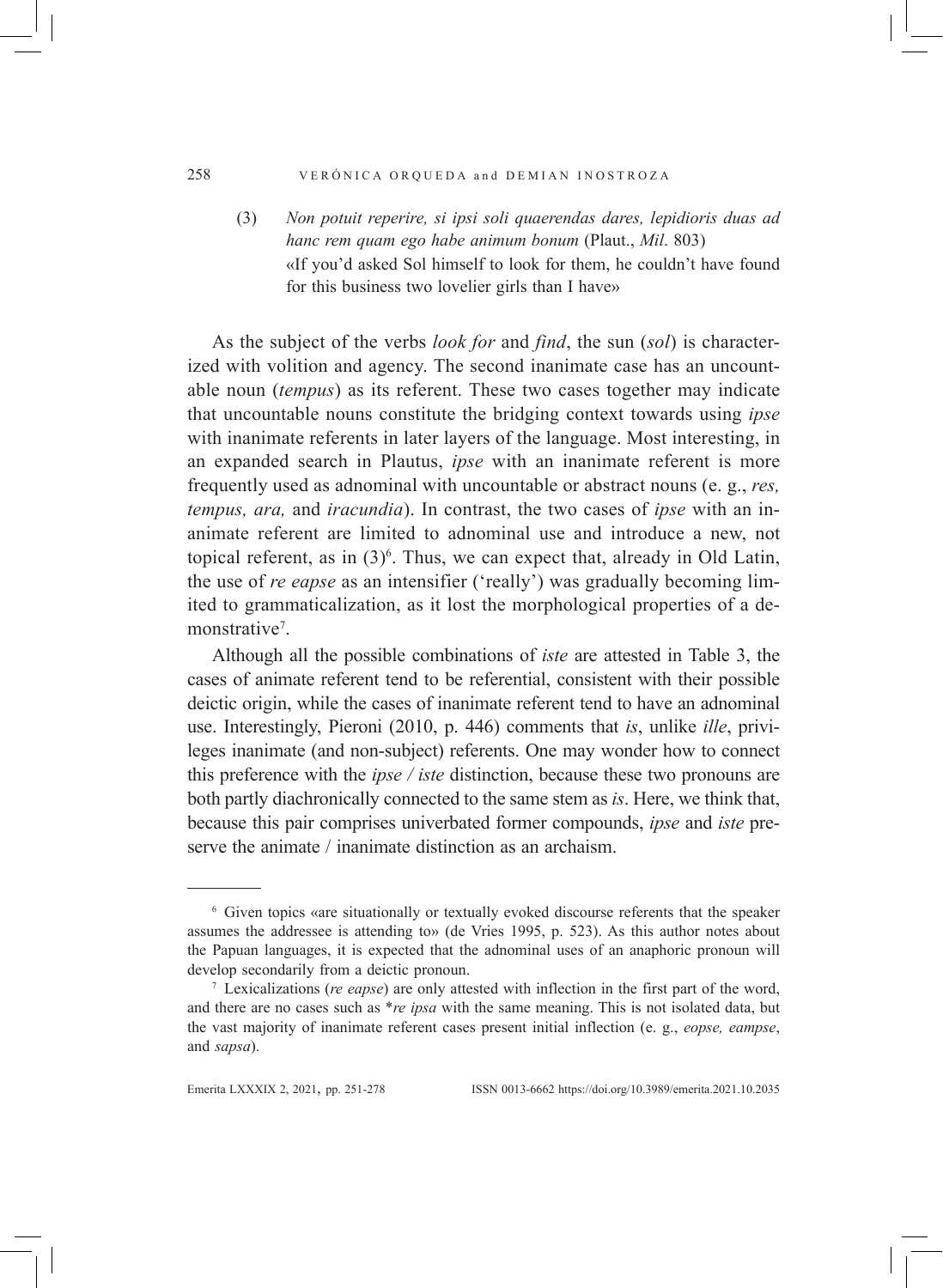### 4. *Referent's person*

*Iste* can only have 3rd-person referents, while *ipse* also accepts a few 1stperson sg. (x4) and 2nd-person sg. (x2) referents:

- (4a) *Tutin ipsus ipsum uidisti?* (Plaut., *Stich*. 373) «Did you see him face to face?»
- (4b) *Ipse egomet quam ob rem auctionem praedicem* (Plaut., *Stich*. 207) «The reason why I myself am announcing an auction»

*Ipse*'s acceptance of local referents (Speech Act Participants, SAP hereafter) is usually associated with its emphatic or contrastive focus or with the in-person value of the discretive use in terms of Pinkster (2015, p. 1152). However, if this is the case, it is also necessary to recall that restrictions based on an animacy or empathy hierarchy can be associated with intensifiers crosslinguistically. As König & Gast (2006) show, languages manifest different cut-off points on such hierarchy (which may be simplified as SAP pronouns > non-SAP pronouns > human NPs > animate NPs > inanimate NPs) concerning the distribution of intensifiers. The sporadic acceptance of 1st- and 2nd-person pronouns by *ipse*, the animate feature of its antecedents, could derive precisely from its characterization as an element located at a high point in an animacy hierarchy. Contrarily, *iste* never has 1st and 2nd person referents. This is particularly significant if we consider that *iste* is frequently associated with local (1st or 2nd) deixis, as Dupraz (2012) claims<sup>8</sup>.

# 5. *Introduction of a new referent*

The distribution of *ipse* and *iste* is unequal here as well. While *iste* does not present significant differences regarding the introduction or not of a new referent, the percentage of cases in which *ipse* continues a previously mentioned referent is much higher, as seen in Fig. 3.

<sup>8</sup> As Pieroni 2010 claims, deixis cannot be restricted to the spatial notion; there are pragmatic, discourse, and textual reasons that trigger the use of different pronouns. However, de Melo (2010, p. 336), states that the classification of two kinds of *ego* (non-correlative and correlative), one determining *hic* and *ille*, and the other one determining *iste* «is just a complicated reformulation of the traditional theory».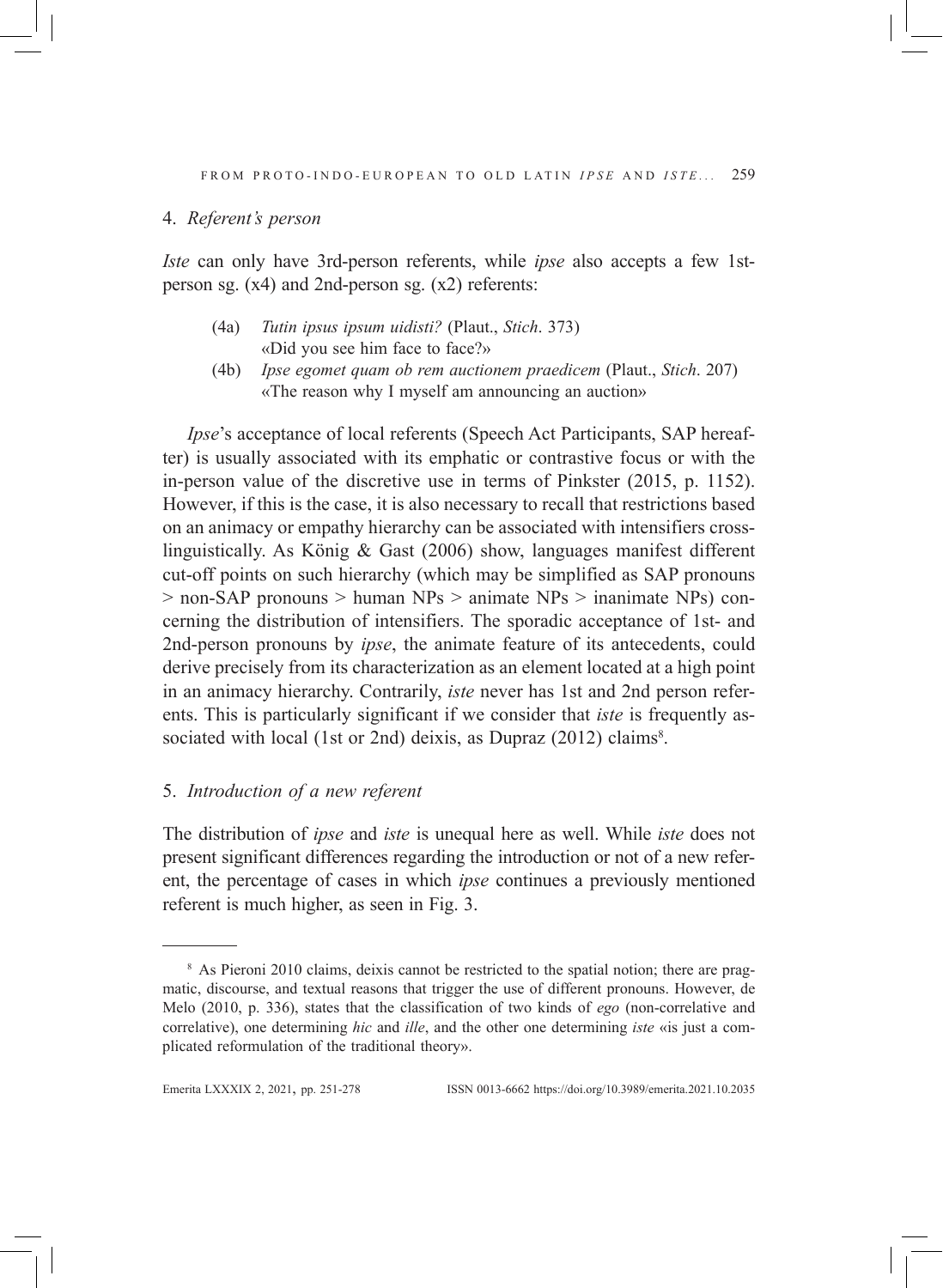

Fig. 3. Introduction of a new referent.

Fig. 3 demonstrates that *ipse* more regularly indicates the continuity of a referent already mentioned (given topics). Because local referents (1st- and 2nd-person) are easily retrievable by the communicative context, these SAP cases are also considered given topics. As in the previous analyses, the use of *ipse* as a topic continuity marker attracts this pronoun to the most topical pole of the hierarchy.

#### III. Referential hierarchies

The data presented in the previous section show that, in Old Latin, *ipse* and *iste* differ in a series of criteria that are related to what is generally known as the referentiality or empathy hierarchy<sup>9</sup>. This section first describes how these hierarchies work, especially concerning languages with a direct (DIR) / inverse (INV) voice system. Then, we offer a description of how *ipse* and *iste* work from the perspective of such hierarchies.

#### 1. *Referential hierarchies in languages with direct / inverse voice systems*

According to Haude & Witzlack-Makarevich (2016), a referential hierarchy «is a scalar representation of types of referents or referring expressions that are ranked according to their deictic, semantic, and / or discourse-pragmatic properties» (p. 433). Although each language can establish more specific

<sup>9</sup> Silverstein (1976) initially introduced the animacy hierarchy. Different hierarchies have since been proposed in the same vein, including referential and empathy.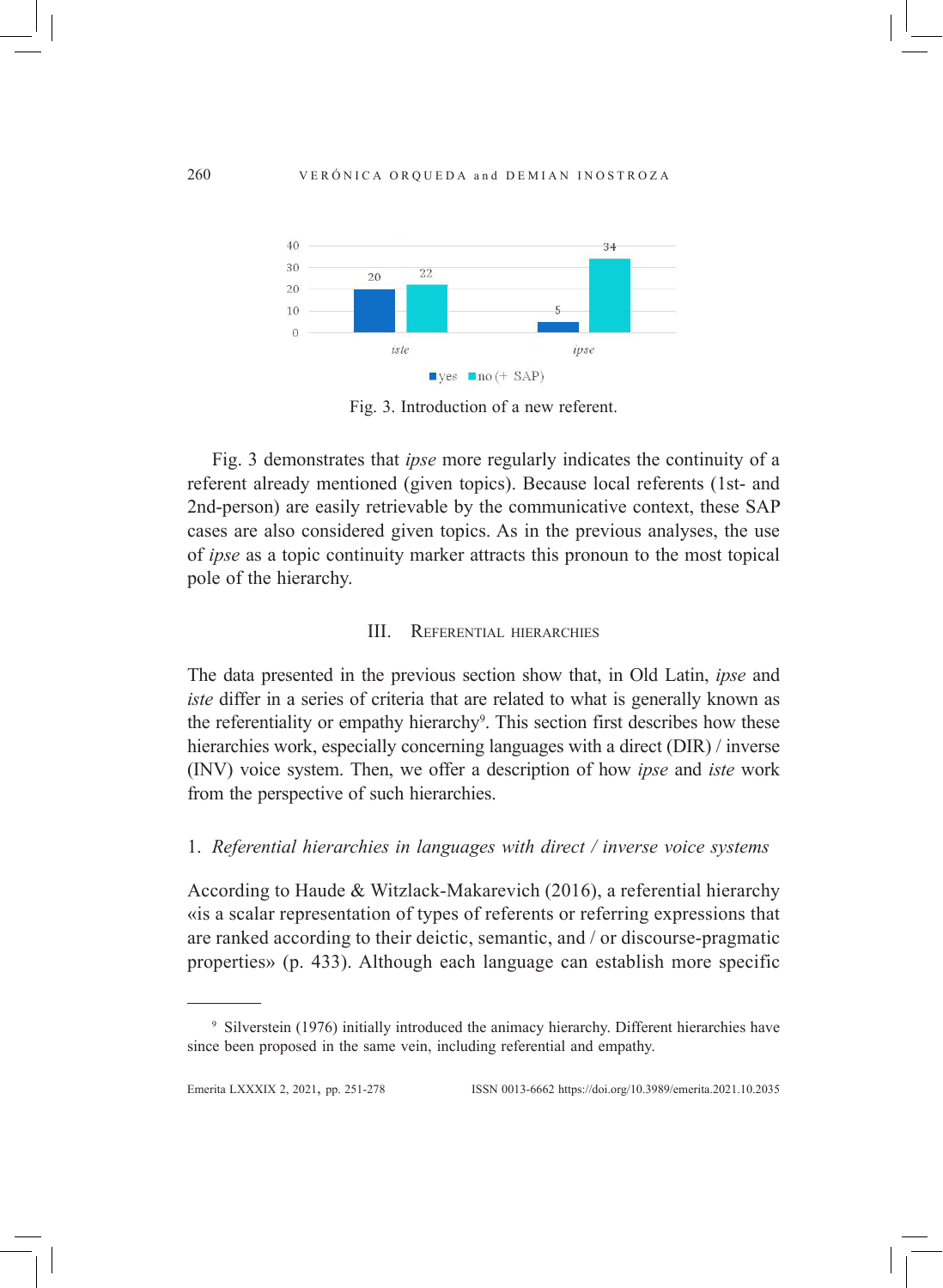intrinsic distinctions, the general pattern of a referential hierarchy is given in Fig. 4:

 $SAP > 3rd$ -person human  $> 3rd$  person  $>$  non-human animate  $>$  inanimate

Fig. 4. Referential hierarchy (Haude & Witzlack-Makarevich 2016, p. 434).

Some authors, such as Jacques & Antonov  $(2014)$ , refer to this hierarchy as one of empathy: «speakers, being animate and humans, are more likely to empathize with (i. e., take the viewpoint of) human beings than animals, and of animals than inanimates» (p. 305). Thus, a local referent usually outranks a 3rd-person referent, either present in the context or absent but shared between the speech act participants. Further from the empathic pole are the animate referents who do not participate in the situation. Even more distant are the inanimate referents, which almost do not share characteristics (or generate the least degree of empathy) with the participants of the discursive situation. The connection between empathy and topicality is rather straightforward: the further to the left the referent is, the more likely it is to be topical, and a topical or known referent in the speech ranks higher (further to the left) than a non-topical one.

Referential or empathy hierarchies usually determine different morphosyntactic features of a language and are definitional of direct / inverse systems (Jacques & Antonov 2014), as occurs in Algonquian and Sino-Tibetan languages<sup>10</sup>. The distribution of direct and inverse markers can be defined according to the following rule for a transitive construction: «If the patient is higher on the hierarchy than the agent, the verb receives inverse marking; conversely, if the agent is higher on the hierarchy than the patient (or if both are equal), the verb receives direct marking» (Jacques & Antonov 2014, p. 304). In other words, the inverse voice indicates that the clause must be interpreted in the opposite direction to the hierarchy.

<sup>&</sup>lt;sup>10</sup> An inverse system implies the existence of a differentiated type of alignment, the socalled hierarchical alignment. However, as Zúñiga (2007) states, it is unnecessary to admit a differentiated alignment because the distinction between direct and inverse voice can occur in languages with other types of alignment, such as ergative and semantic.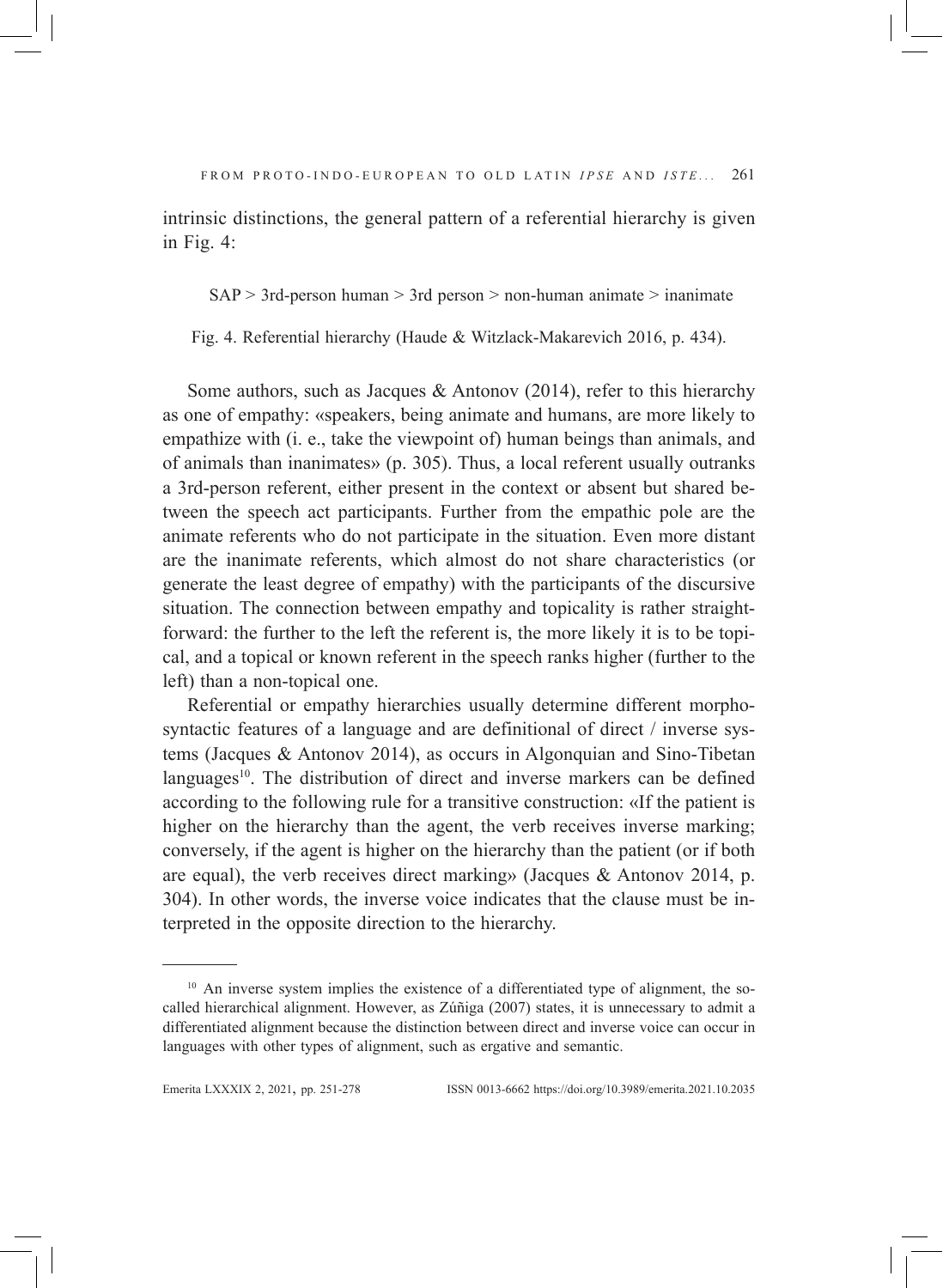As Jacques & Antonov (2014) show, not all hierarchical languages display equally canonical direct / inverse systems, and specific hierarchies are required for some languages. However, regardless of the different reasons for a direct or inverse construction to be triggered in each language, Jacques & Antonov propose that the direction SAP > 3rd animate > inanimate is the most transversal in most languages.

Not only semantics but also pragmatics may determine the choice of a direct / inverse construction, as Golluscio & Hasler (2017) demonstrate for the case of Mapudungun. A referent that remains topical throughout the discourse, even if it belongs to the lowest of the hierarchy (for example, an inanimate referent), may not trigger an inverse construction due to its discursive prominence. This situation could reveal a tendency for the hierarchy's highest elements to remain topical in the speech, perhaps linked to their agency. Jacques & Antonov (2014, p. 304) make similar observations for Japhug, a Sino-Tibetan language: «in languages with direct-inverse contrast in the non-local domain, the choice of proximate or obviative status for a particular referent (and thus the use of an inverse or a direct form) is guided by both semantics (relative animacy of the agent and patient) and pragmatics (the relative topicality or saliency of the two referents)».

One could conclude that an inanimate referent, or one low in the hierarchy, requires a marked construction to remain topical. The data on *ipse* and *iste* could also be related to this phenomenon because the referents for *ipse* tend to be animate and highly topical. In contrast, *iste* usually has inanimate and non-topical referents because this pronoun precisely introduces new referents in the discourse.

In the case of transitive constructions, especially in cases with 3rd-person referents (i. e., non-local), languages with direct / inverse systems make a further classification of arguments as proximate (PROX) and obviative (OBV). While a proximate indicates the highest element on the referential scale, the obviative indicates the lowest or least accessible argument to the speech act participants. This is usually schematized as  $3 > 3'$ . Although PROX and OBV arguments are typically indexed in the verbal morphology, languages can further mark such distinction on nouns and pronouns to reinforce the interpretation of the direction of the event.

(5) Plain Cree (Wolfart 1973, p. 25, quoted in Jacques & Antonov 2014, p. 303) *sêkih-ik nâpêw atimw-a* scare-INV man dog-OBV «The dog( $_{\text{ORV}}$ ) scares the man( $_{\text{PROX}}$ )»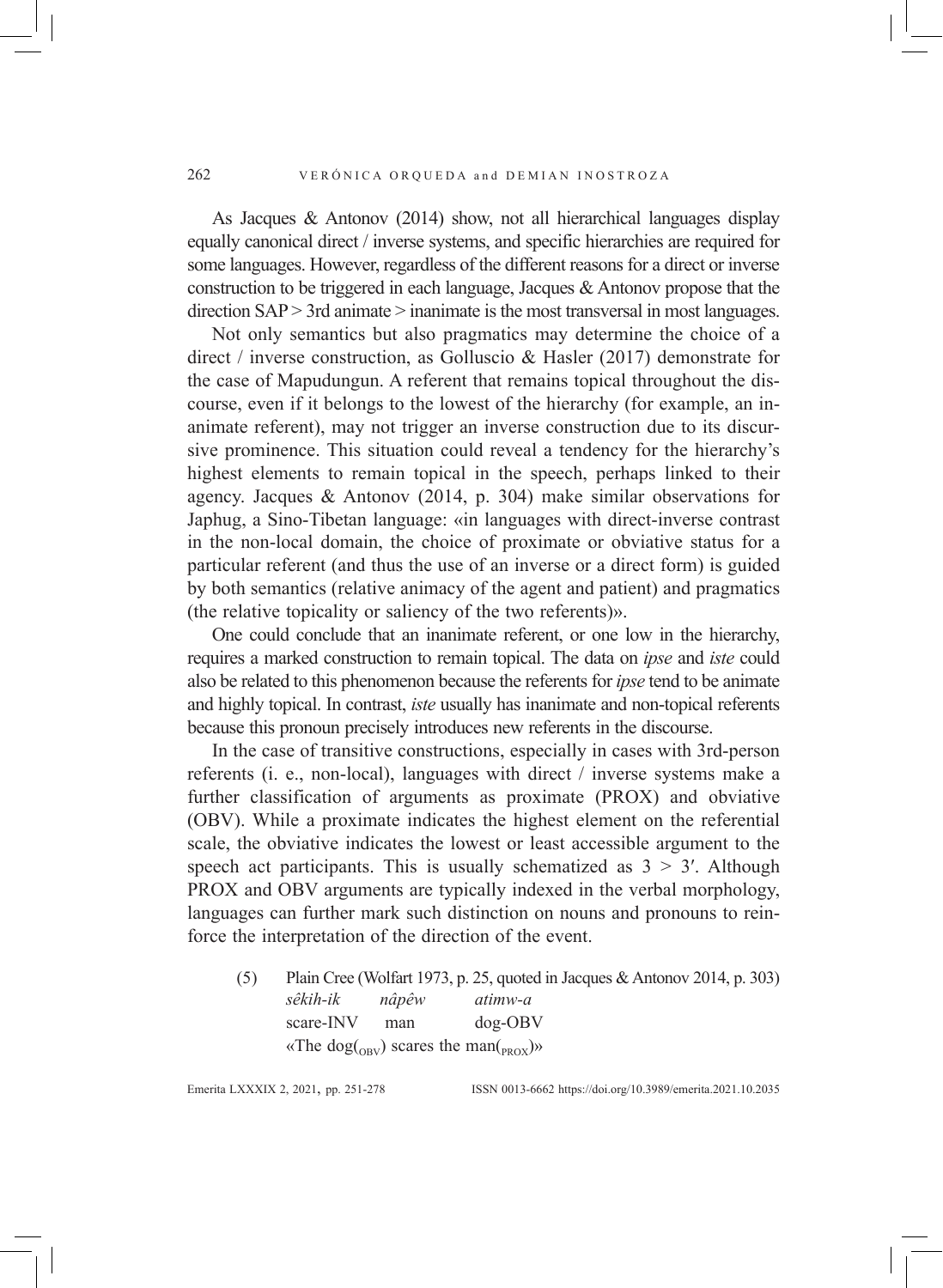Example (5) shows that in Plains Cree, the highest element in the hierarchy scale (PROX) is unmarked, while the OBV argument is marked with -*a*. Because the lowest element in the hierarchy ('dog') is the one that acts on the highest ('man'), an inverse construction is triggered.

In mixed  $3 >$  SAP scenarios, it is expected that an inverse construction is triggered without marking the proximate; this occurs because SAP arguments are always higher than 3rd-person referents. However, even SAP arguments may receive proximate marking, as Bickel (2011) notes.

# 2. *The referential hierarchy in Old Latin and other ancient Indo-European languages*

From the perspective of the hierarchies introduced above, it is evident that the relationship between *ipse* and *iste* suggests the remnants of a referential scale, because this pair is sensitive to the animacy and topicality features, as represented in Fig. 5.

| $\vert$ Ipse (+Anim., [+ SAP], given topic) | $\vert$ (-Anim., new topic) <i>Iste</i> |
|---------------------------------------------|-----------------------------------------|

Fig. 5. *Ipse* and *iste* according to an empathy scale.

On the one hand, *ipse* tends to accept more animate (and even some SAPs) than inanimate referents, to have a known / recoverable referent (given topic) by the speech act participants, and to appear most frequently in the nominative case, the most topical case. On the other hand, *iste* tends to have inanimate referents, to introduce new topics, and to appear in other cases. *Ipse*, thereby, tends to outrank *iste* in a referential hierarchy.

In Old Latin, not only *ipse* and *iste* follow a referential hierarchy. Similar remnants can be found in other derivations from \**so/\*se*: the inflected forms of the reflexive pronoun, *se, sibi,* and those of the anaphor (cf. Mendoza 1998, p. 75), *sam, sas, sos* and *sis*:

- (6a) *Circum sos quae sunt magnae gentes opulentae* (Enn., *Ann*. III 156) «Around them, who are great people and wealthy»
- (6b) *In foribus scribat occupatam esse se* (Plaut., *Asin.* 760) «She shall write on the door that she is engaged»

Emerita LXXXIx 2, 2021, pp. 251-278 ISSN 0013-6662 https://doi.org/10.3989/emerita.2021.10.2035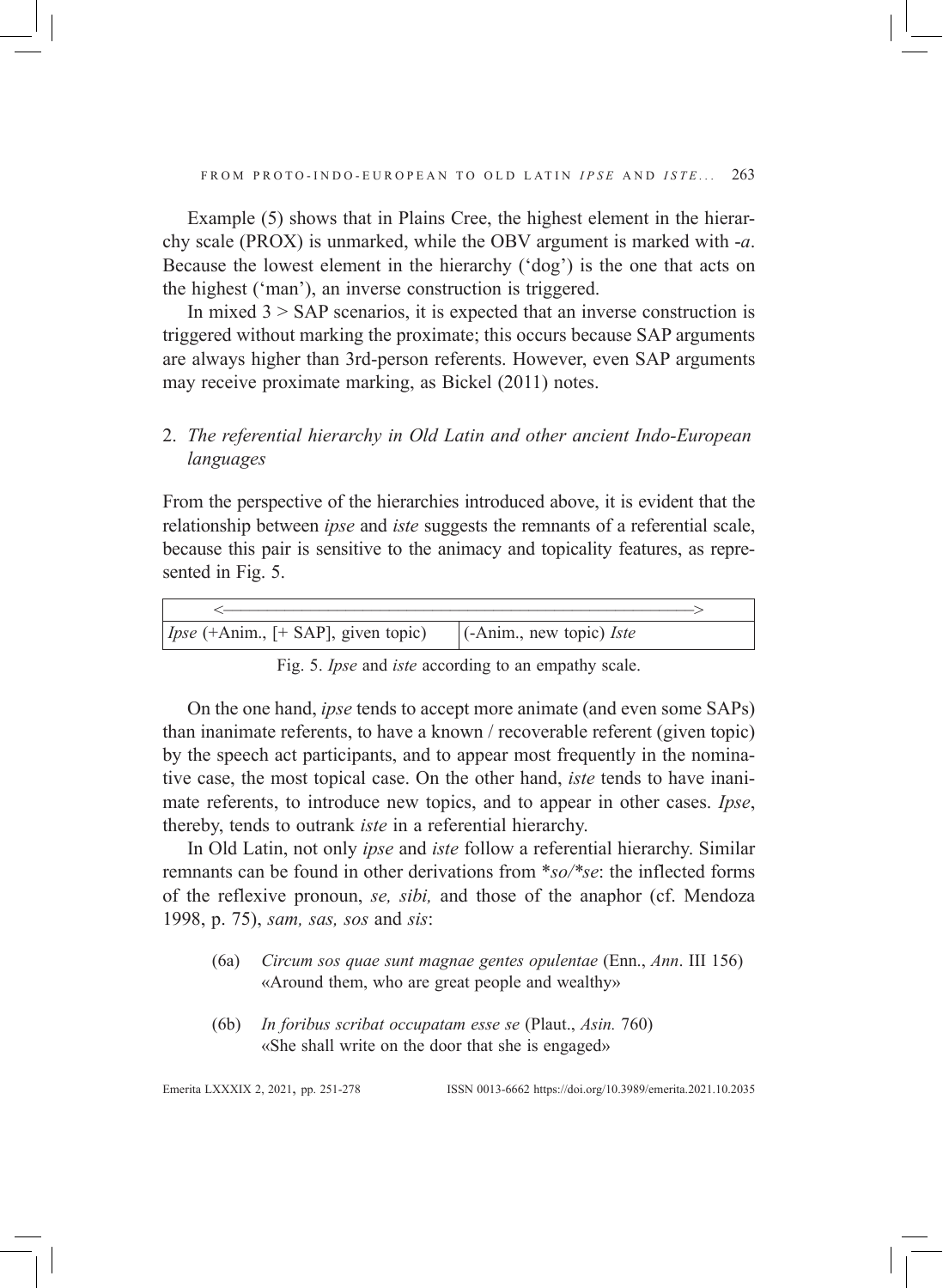#### 264 VERÓNICA ORQUEDA and DEMIAN INOSTROZA

## (6c) *Haec ita me orat, sibi qui caueat aliquem ut hominem reperiam* (Plaut., *Bacch*. 41) «This one asks me to find her someone who takes care»

Most uses of these forms also rank high in a referential hierarchy. Although *se* is usually identified as a reflexive pronoun, in Old Latin, it still functions much more frequently as a deictic or anaphoric pronoun that sets coreference with an NP beyond the limits of the minimal (subordinate) clause. Only some of the 60 passages containing *se* in our sample are reflexives in the strict sense. The use of *se* as the subject of a subordinate clause with infinitive can be seen as a topic continuity phenomenon; in these cases, its referent is most likely a given topic because it can be tracked in the main (superordinate) clause, and has usually been mentioned before. In fact, Cennamo (1993) and Puddu (2005) consider *se* to be a topic continuity marker, which has much in common with our claim for *ipse*<sup>11</sup>. Personal pronouns such as *me* and *te* may also be accusative subjects of subordinate clauses with infinitives, but it is unnecessary to restrict such use to the so-called reflexive pronouns because, strictly speaking, in the case of coreference with the 1st and 2nd person, Latin uses personal pronouns (clearly animate, human, and individualized, high in the empathy hierarchy) and not exclusively reflexives.

Furthermore, *se* and *sibi* have animate referents in all passages from our Old Latin sample, while the number of inanimates slowly rises during the Classical period and reaches a 16% of the sample's total (x16 out of 120), as Orqueda & Toro (2020) show. Similarly, *sam, sas, sos* and *sis* tend to have animate and topical referents, known or shared by the participants. It is reasonable that all pronominal forms that continue the PIE root \**so/*(*\*se*) preserve remnants of the indexing of arguments high in the empathy / referential hierarchy, unlike *iste*.

The observations above have identified parallels in other ancient Indo-European languages. For example, the Sabellian demonstratives that contain a segment derived from \**so* accept 1st- and 2nd-person referents, and they

<sup>11</sup> Multiple authors posit that derivatives from the \**só* (or \**se*) are connected to a topic continuity function. For example, Petit (1999) proposes that the derivatives of  $*_{S}(w)e$  refer to the topic and not necessarily the subject in Ancient Greek, Schmidt (1978) postulates that \**se* was originally an anaphor / reflexive pronoun, and Puddu (2005) concludes that \**se* was fundamentally an anaphor that could, eventually, refer to the subject.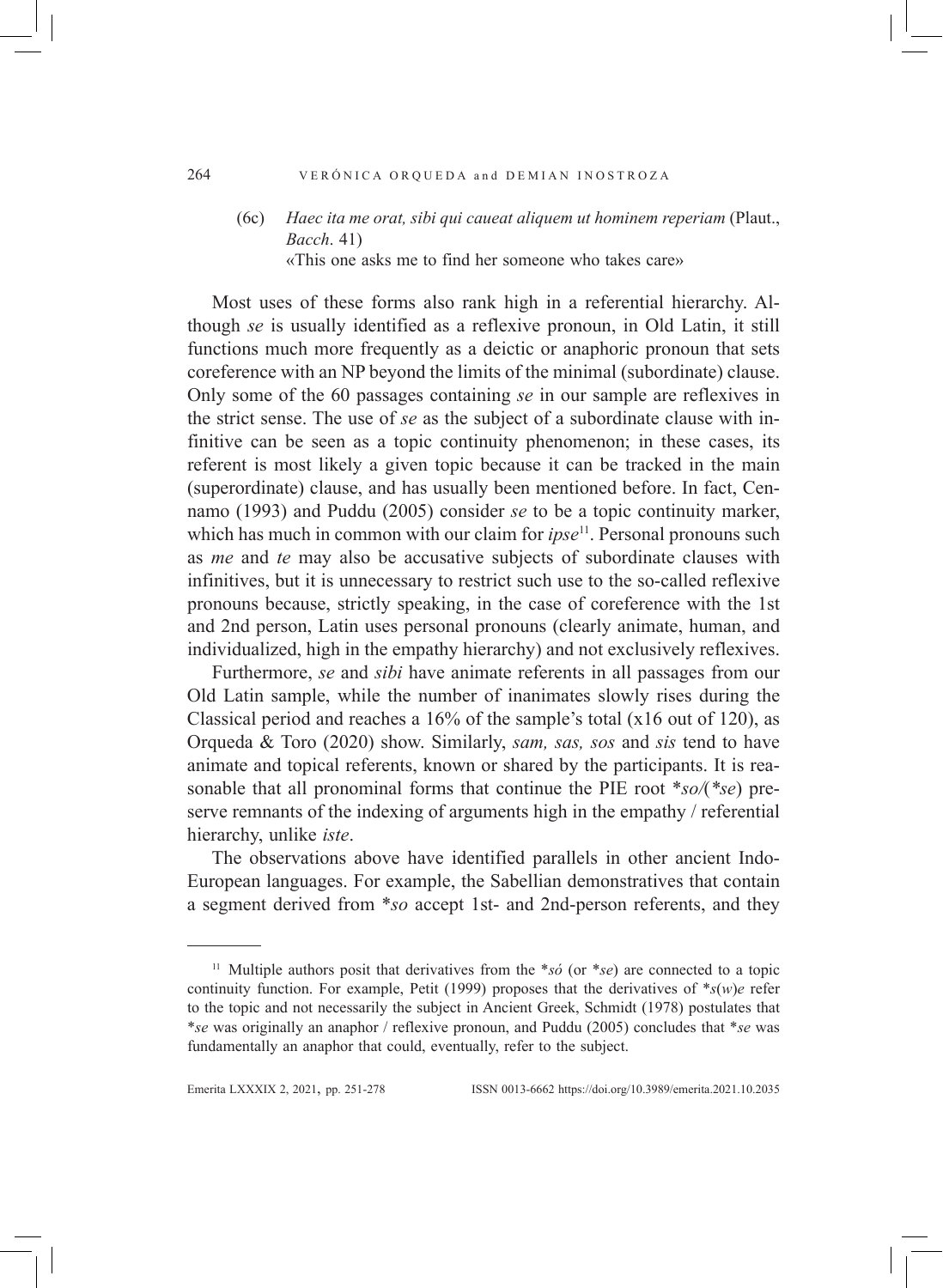are usually animate. It is worth noting that most Sabellian examples that, according to Dupraz 2012, derive from Common Italic (CIt., hereafter) \**eko*/ *ekso* (<\**ek-* + \**so*), present more exophoric cases with animate referents in his book. Furthermore, when Dupraz presents the rare complex passages with *essuf* / *esuf* (equivalent to *ipse*), he also uses examples in which the referent is topical or has a 2nd-person referent (cf. Dupraz 2012, p. 242 ff.), and Dupraz (2012, p. 259) adds the possibility of interpreting the only attested case of South Picene -*sa* (<\**so*) as an enclitic that may indicate «that the hearer or reader can identify the referent of the co-occurring noun». In turn, this author claims that forms derived from CIt. \**esto* (Sabellian *esto* and Latin *iste*) are proximal exophoric pronouns, but he does not mention that these examples have inanimate referents, as they do.

While the evidence provided above does not allow for reconstruction of demonstratives further than CIt., similar claims can be made for other branches. For instance, only 2 out of 65 cases of the Vedic demonstrative *sá-* in the nom. m. sg. are inanimate in a sample from Book II in the *Ṛgveda*, according to our own research. In these cases, the demonstrative most frequently refers to given topics, which, in some instances, can even be 1st or 2nd person, as seen in  $(7)$ , and as noted by several authors<sup>12</sup>.

| (7) | sá                                   | tvám                     | no                      |  |  |
|-----|--------------------------------------|--------------------------|-------------------------|--|--|
|     | DEM.NOM.SG                           | 2SG.NOM                  | 1PL.GEN                 |  |  |
|     | agne                                 | 'vitéhá                  | bodhi (Rgveda III 19.5) |  |  |
|     | Agni-VOC                             | protector-NOM.SG 2SG.IMP |                         |  |  |
|     | «Be yourself our protector, o Agni!» |                          |                         |  |  |

Also, in a sample of 19 inflected forms of the reflexive pronoun, *sik* (<\**se-ge*), *seina*, and *sis* in Gothic (cf. Ferraresi 1996; Puddu 2005), all attestations of this pronoun, which is not restricted to the reflexive function, have animate referents. The possibility of an analysis similar to that for other cognates would point to a reconstruction of a PIE pair sensitive to the features already described.

<sup>&</sup>lt;sup>12</sup> Demonstratives with *t*- may also be part of phrases headed by a 1st or 2nd personal pronoun, such as *té vayám* literally, 'these we'. More research on such cases is still needed.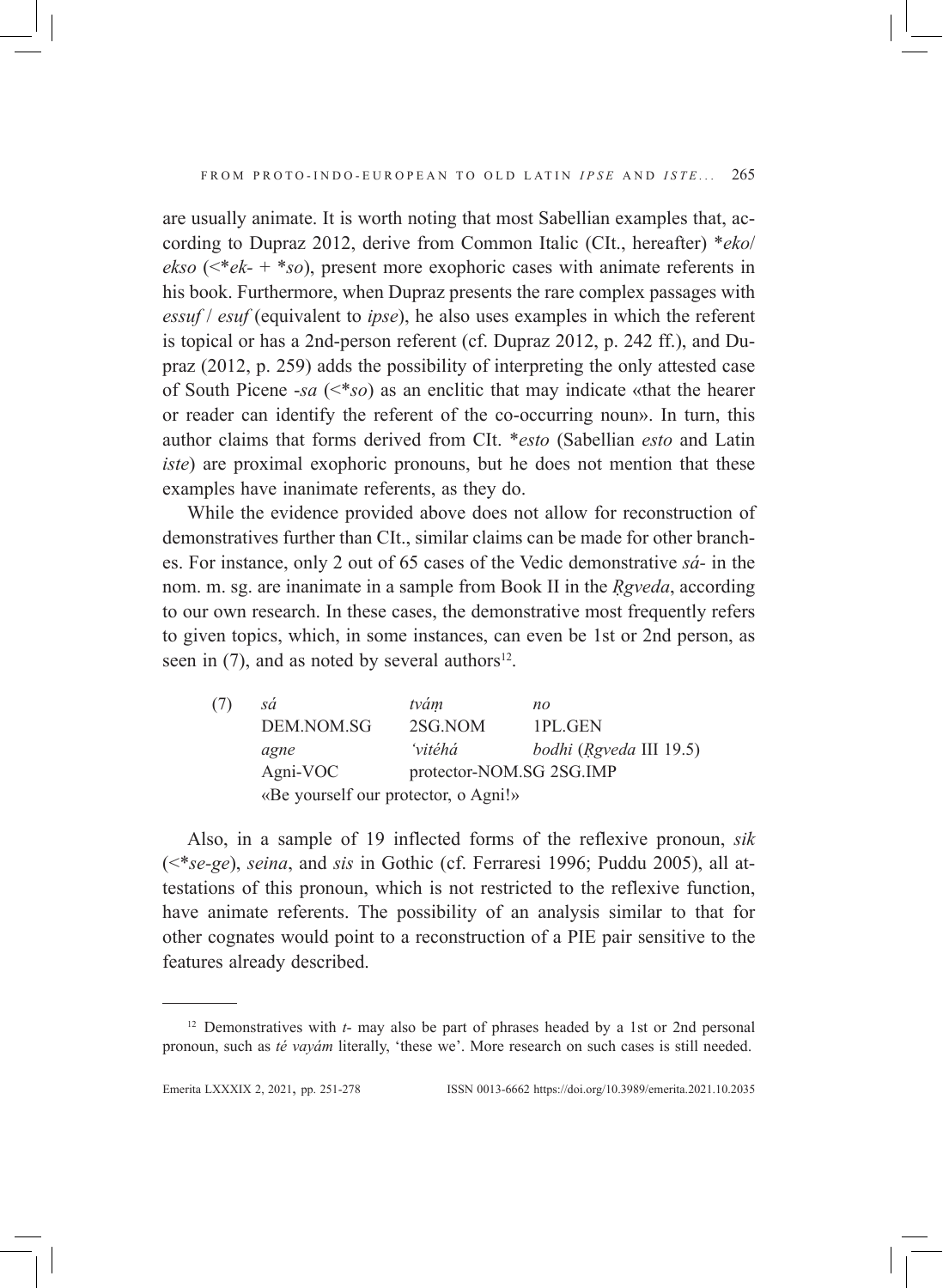#### IV. *Ipse* and *iste* from an etymological perspective

This section features an examination of the diverse etymologies claimed for *ipse* and *iste* from the perspective of our previous analysis. Most of these etymologies accept that these pronouns can be divided, at least, into two parts that can be reconstructed individually. Following the earlier research, we introduce in this section the proposals dealing with these segments: initial *is-*, final -*se/ te*, and the controversial middle -*p*- in *ipse*, the third segment of which lacks a clear origin. In the next lines, we offer an overview of the most relevant etymological approaches to each pronoun. At the end of this section, we argue in favor of a parallel origin for one of these pronouns' segments.

## 1. *Ipse*

Because the etymology for *ipse* changes depending on the interpretation of the *-p-* element, we must analyze this peculiar plosive before we may discuss the initial and final segments. There are three main approaches to -*p*-: an epenthetic, non-morphemic element; part of a \*-*pse* morpheme; or part of a \*-*pe*- morpheme.

According to the first of the above hypotheses (e. g., in Zamudio 1989), -*p-* emerges in the acc. sg. *eumpse*: \**eum-se* > *eumpse*. Fortson (2011, p. 211) considers that -*p-* comes about from a secondary transitional consonant in the acc. sg. \**eum-se* (or \**eum-sum*), \**eam-se* (or \**eam-sam*) > \**eumps-*, \**eamps-*, and before spreading to the rest of the paradigm by analogy. To Meiser (1998, p. 164), it is an excrescent -*p-* that emerges between two consonants, in reduplicated contexts, e. g., \**sam-sam* > *sampsam*.

According to a second approach (e.g., Sihler 1995; Monteil 2003), -*p*- is part of an invariable morpheme *-pse*. Monteil claims that *-pse* would have an empathic value similar to *-dem* (in *isdem*) and an unclear origin. Initially, *-pse* would have stayed invariable with the inflection in the initial root *i*-.

Within the third approach, \**-pe-* was an independent particle that lost its vowel via syncope, once it was added to the base (as can be inferred from the Sabellian evidence). According to de Vaan (2008, pp. 308, 452-453), this phenomenon is also potentially evident in the attestation of other words such as the Latin adverb *quippe* 'certainly' (< \**kwid-pe*), Lithuanian -*p* (discourse particle) and *kaîp* 'how?', Hieroglyphic Luwian /*kwipa*/ 'indeed', and Lycian / Milyan *tibe=kibe* 'or'. From this perspective, *ipse* and *sapsa* would derive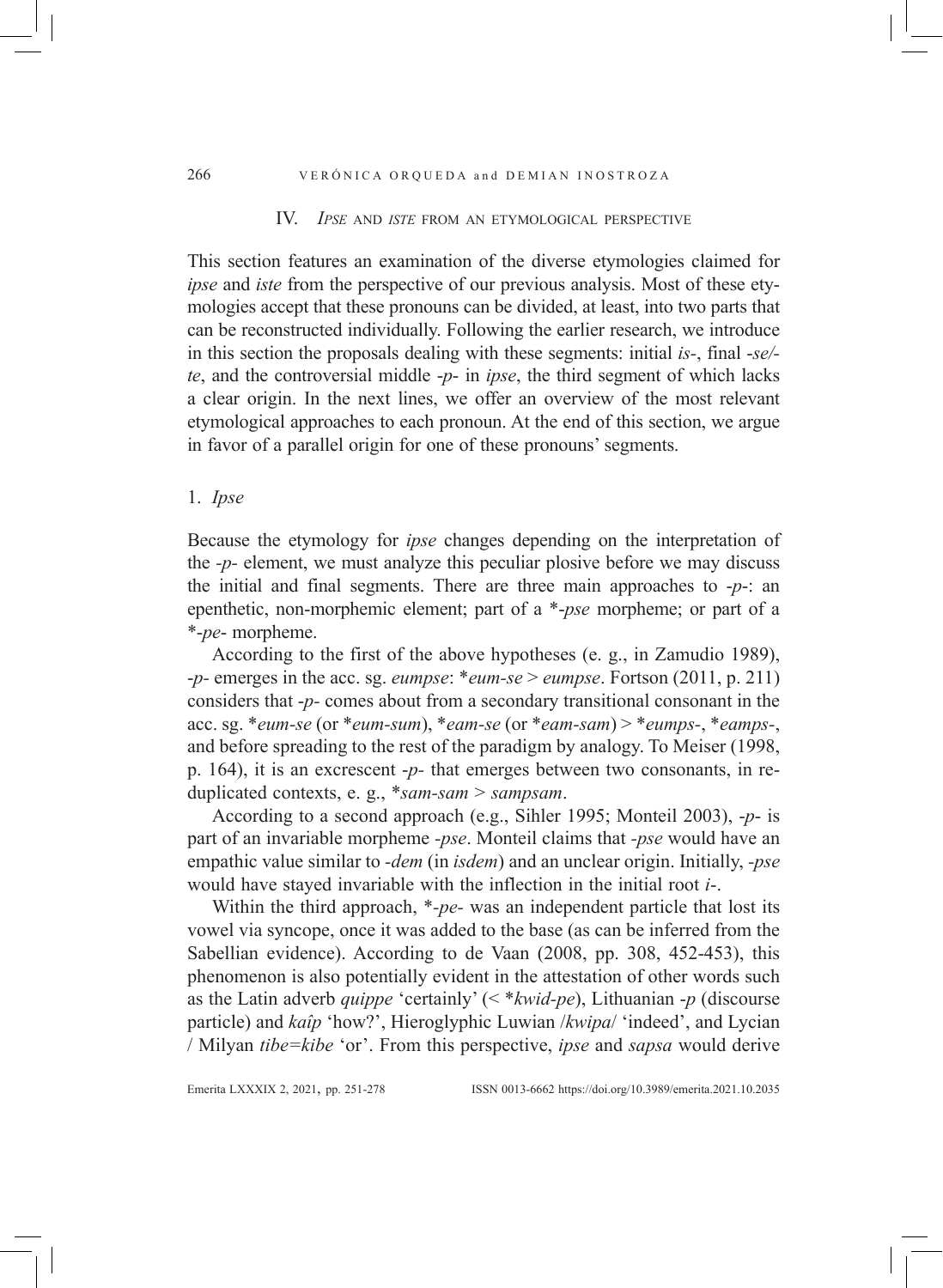from the three-parts compound form \**so-pe-so*13, in parallel to other forms that would derive from the compound \**so-so*14. In a similar vein, Berenguer (2000) concludes that the particles based on \**p*- must have been used to emphasize or reinforce the preceding element. We agree with de Vaan (2013) in that the non-morphemic -*p-* is the weakest hypothesis within this context due to the existing comparative evidence. The individuation of a *-pe-* morpheme let us compare animacy, topicality, and grammatical features in other derivations without that morpheme or its cognates, such as Vedic *ayám sá* 'this one'  $\langle \cdot \cdot \cdot \cdot \cdot \cdot \rangle$  =  $\langle$   $\cdot \cdot \rangle$  =  $\langle$   $\cdot \rangle$  =  $\langle$   $\cdot \rangle$  =  $\langle \cdot \rangle$  =  $\langle \cdot \rangle$  =  $\langle \cdot \rangle$  =  $\langle \cdot \rangle$  =  $\langle \cdot \rangle$  =  $\langle \cdot \rangle$  =  $\langle \cdot \rangle$  =  $\langle \cdot \rangle$  =  $\langle \cdot \rangle$  =  $\langle \cdot \rangle$  =  $\langle \cdot \rangle$  =  $\langle \cdot \rangle$  =  $\langle \cdot \rangle$  =  $\langle \cdot \rangle$  =  $\$ these proposals, we believe that the clitic \**=pe* could be added to diverse demonstrative and pronominal forms without altering their original syntactic behavior or the possibility of creating more complex compounds<sup>15</sup>.

Two etymologies have been proposed for the initial segment, *\*i-*. According to Weiss (2009, pp. 346), m. *ipse*, f. *ipsa*, nt. *ipsum* in Old Latin decline as if it were a compound of *is, ea, id*; thus, the first segment must derive from the same root from which *is* develops. Weiss (2009, pp. 346-347) hypothesizes that this paradigm originates from the combination of *is* and the archaic anaphor *sam*: \**is-so* > \**isse* > *ipse*, and \**eam-sam* > (\*)*eampsam* > *eampse*. Sihler (1995, p. 394-395) further claims that «once this \**ispse* had become *ipse*, which obscured its morphological makeup, the way was open for the reinterpretation of the form as parallel to *ille* and *iste*». Then, a remodeling process would have occurred, and *ipsa* arose for *eapse*, *ipsum* for *eumpse*, and so forth. Therefore, forms with double inflection, like *eumpsum*, should have arisen during the transitional period. According to a second proposed etymology, the first segment derives from \**so*. Thus, de Vaan (2008, p. 308) reconstructs \**so-pe-so* for CIt.*,* before the initial *i*- (<\**e*(*s*)) spread to

<sup>13</sup> If the original compound were \**sopeso*, there would have been two different pathways to its creation: either through reduplication or by adding an enclitic particle to a base with the original proximate marker, as a way of re-characterization. 14 See de Vaan's (2013) discussion of the analysis of \**soso* as a compound or as a case

of reduplication. We consider \**so-so* and \**so-pe-so* as compounds because there is plenty of evidence of expressions created through compounds in different stages of their grammaticalization and univerbation.

<sup>&</sup>lt;sup>15</sup> As a reviewer suggests, more research on \*-*pe*- is needed, but it goes beyond the limits of this paper, as the presence of -*p*- in Latin *ipse* has no direct incidence in our analysis. As Weiss (2009, p. 347) notes, *isse* might be preserved in *CIL* 4.148. This could suggest that forms with and without  $-p(e)$ - were in competition at the earliest stage.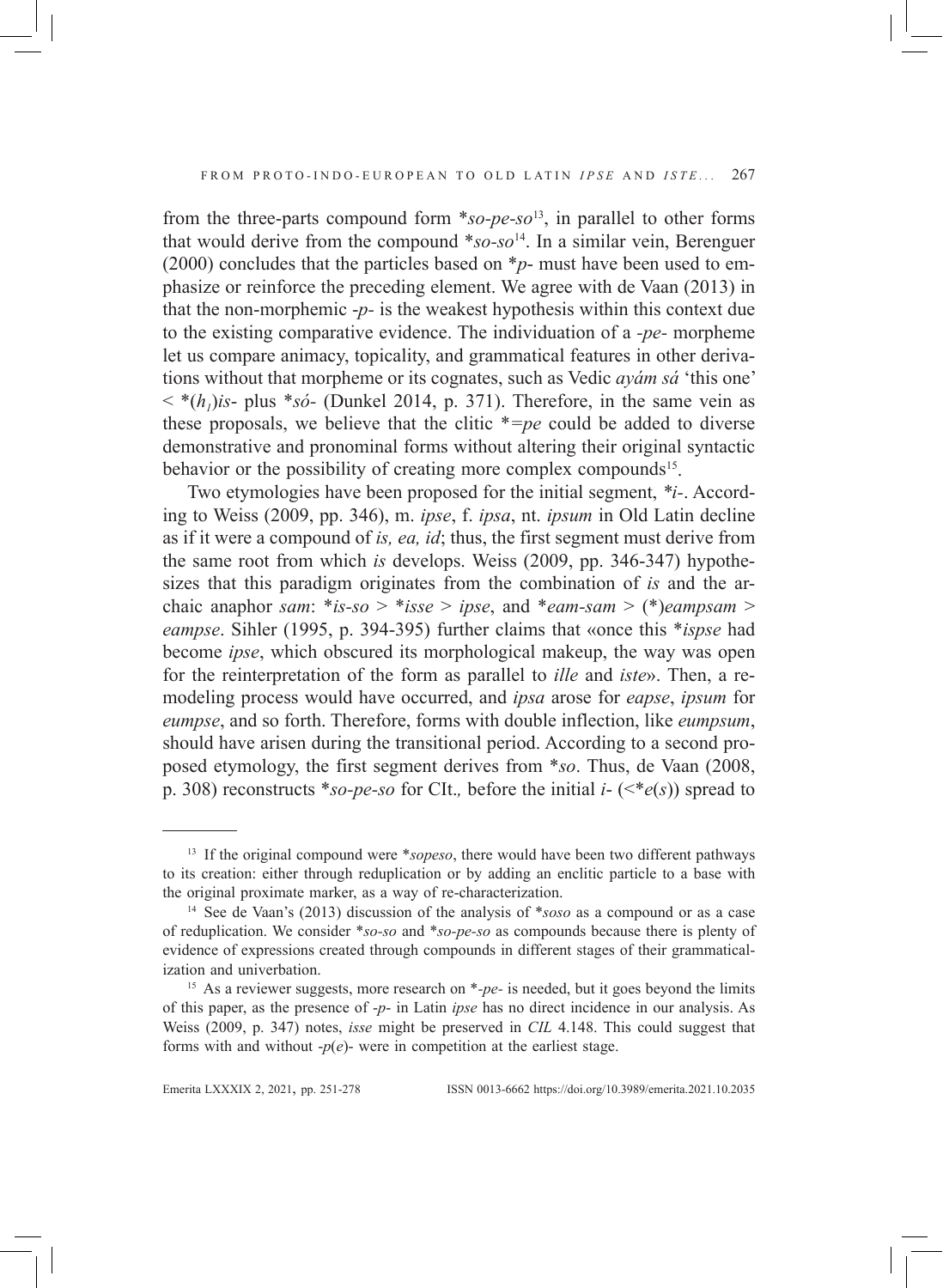the rest of the paradigm and was no longer recognized as a pronoun. This etymology would explain the sporadic attestations of *sapsa* and *sumpse* (cf. Weiss 2009, p. 339) and could suggest that different kinds of compounds must have overlapped or competed in the earliest stage. Note, however, that *sapsa, eumpsum* and *sumpsum* are not attested in our sample, although *sapsa* occurs twice in 2nd century BC; in turn, the only attestation of *sumpse* (Naev., *Com*. 96) is as a verb, not as part of the pronoun's paradigm.

For the final segment, *\*-se*, de Vaan (2008) and Fortson (2011) argue in favor of a derivative from \**so*. Per this hypothesis, forms such as the nom. f. sg. *sapsa* and the acc. m. sg. *sumpse* would indicate use of the same pronoun in both parts of the compound. In our view, although the exact relation between PIE \**so* and Latin -*se* is still unclear, the claim that the last part of *ipse* derives from the PIE \**so* appears logically sound as long as the proto-form is an element that ranks high in a referential hierarchy.

### 2. *Iste*

Similar to *ipse*, this pronoun is usually considered as composed of two parts. Sihler (1995) states that it is difficult to tell whether it developed from \**es-* into *is*, or vice versa, due to the contradictory evidence in Latin and Sabellian, the latter of which preserves a cognate, *esto*. Dupraz (2012) considers that Sabellian would have retained the original form while Latin would have innovated, and he reconstructs \**esto-* for the CIt. group. A further problem concerning the etymology of the first element in *iste* is evident in Sihler's (1995, p. 394), who doubts about whether the first element is a pronoun or a particle because of the lack of attestation of forms with inflection in the first segment. However, a clue for the inflection in the first element is found in the reconstruction of forms such as *eāste* (acc. f. pl.); this form is not preserved in any edition, but Norden (1939) restores it in a passage attributed to Varro (L. 7.8), which would reflect an ancient augural formula that would have been modernized to be better understood (cited in Bailey 1940, p. 44). Although this proposal could be related to non-Latin forms such as the Umbrian nom. / acc. sg. nt. *este* 'this', Weiss (2009, p. 345) states that «the passage is among the most vexed in all of Latinity". Furthermore, Sihler (1995) posits that this could also be a case of reanalysis among the speakers when considering *iste* as a compound of *is* (*ea, id*) plus *-te* (see also Dupraz 2012, p. 302). In our view, the current evidence does not allow us to reconstruct for PIE the exact morphology and function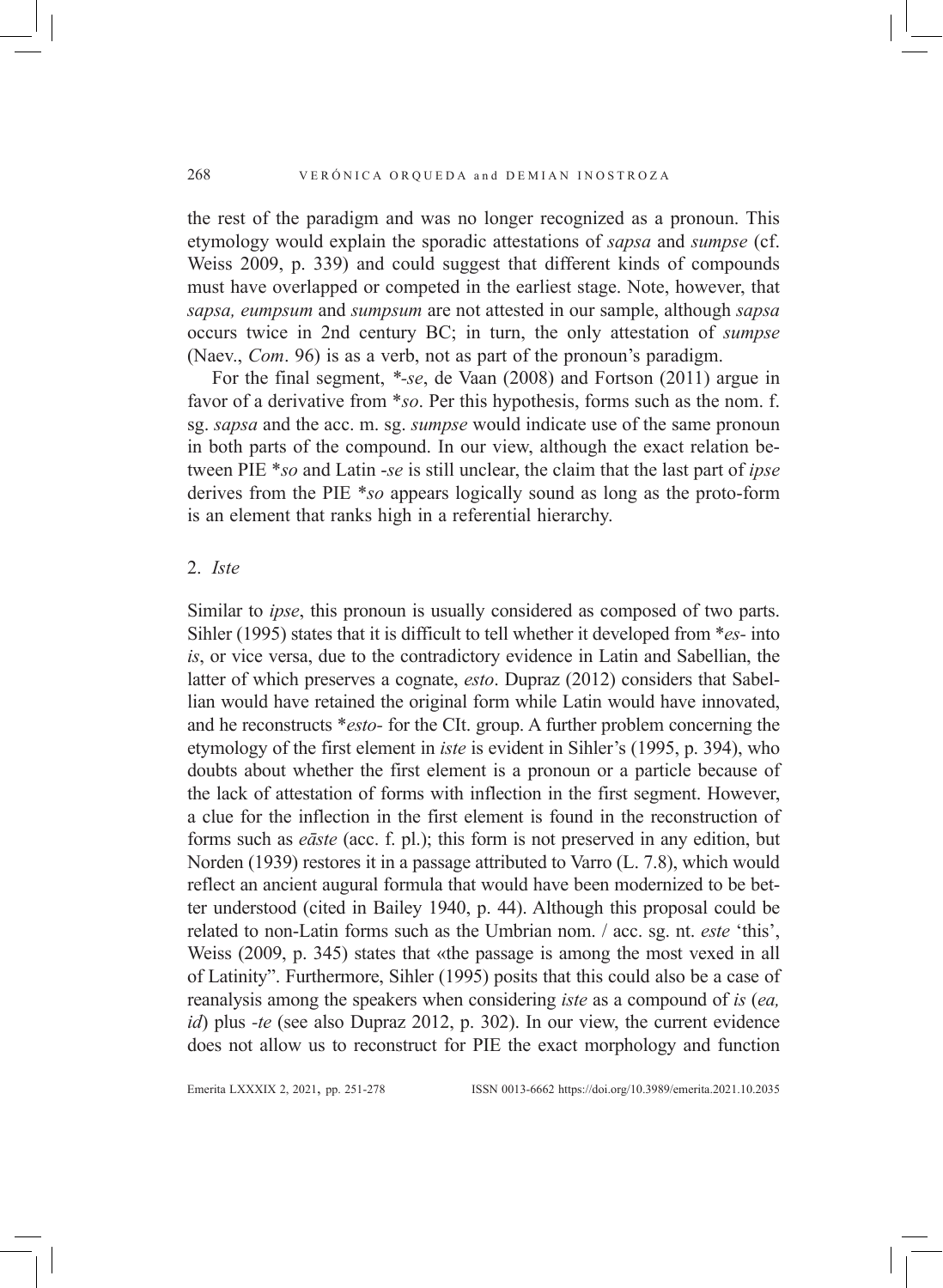of the first segment in Latin *iste*, although it is clear that it must have been a deictic or demonstrative pronoun that could eventually have been integrated as a part of a compound. Regardless, the etymology does not affect our observations on the second segment.

Sihler (1995) considers that the second element in *iste* may derive from an inflected deictic pronoun \**to*, although it is also possible that this was originally an uninflected particle. Weiss (2009) similarly proposes two possible origins for *iste*: this pronoun was formed either as a compound of the pronoun *is* plus the particle *te* (and the pronoun *is* would have become invariable with inflection then only in the second part of the compound), or as a compound of *is* plus the PIE pronoun \**so-/\*to*-, from which it would have taken only the *t*- variant: \**is-to*. In turn, de Vaan (2008) believes that Latin *iste* and Proto-Sabellian \**esto* would have a common origin, \**es-to-*, if Latin replaced \**es-* for \**is*. The second element would be identified with the PIE pronoun \**so-*/\**to-*. Last, and although the investigation in Dupraz's (2012) is focused on Sabellian and not Latin, this author seeks an etymology that can jointly explain the attested forms in the different Italic branches. Thus, he proposes that *iste* derives from an exophoric proximal suppletive demonstrative paradigm, CIt. \**i*-/\**ey*-/\**e-sy*-/\**e-sm*-, which would have later acquired an endophoric meaning. According to Dupraz, the root \**e-sm*- would have split from this paradigm, creating a new suppletive paradigm, \**e-sm*-/\**es-t*-, which would have been thematized in \**es-mo*-/\**es-to*-. Thus, in Common Sabellian this would have been preserved as \**esmo*-/\**esto*-, while in the Latino-Faliscan group the suppletive paradigm would have disappeared, with \**esto*- as the only remnant. Then, \**esto-* would have evolved into \**isto-* by analogy with the root \* *i*-. The final form of the demonstrative would have a parallel with the distal *ollo*> *illo*> *ille*; \**esto-> \*isto*-> *iste*. Under Dupraz's hypothesis, the archaic form *eāste* is understood as a meta-analysis in consideration of that *iste* as a compound of \**is*, the nom. m. sg. from \**i*-/\**eyo*- /\**ey*-/\**e-sy*-, and an invariable \**-te*.

Regardless of the original form<sup>16</sup>, most approaches connect the second part of *iste* with \**to* and not with \**so*. This is significant if we consider the

<sup>&</sup>lt;sup>16</sup> Both the hypothesis of an original particle and that of a flectional pronoun for the final segment are complex. In the former case, it is not straightforward what the original function of this particle was in PIE; in the latter case, it is not convincingly explained either why the inflected form is crystalized as uninflected, as would be the case with *eāste*.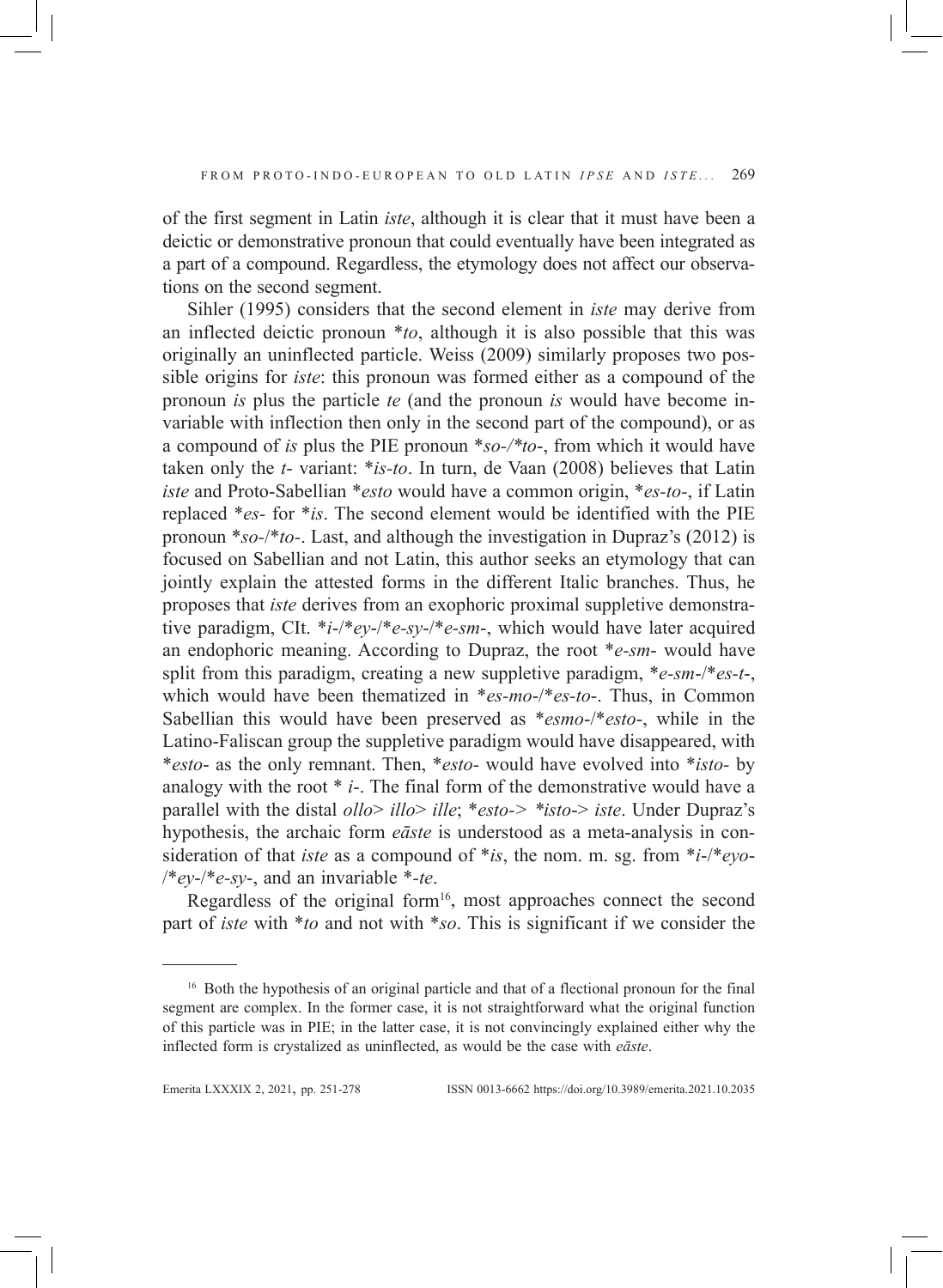problematic connection of *iste* to nearer-hearer deixis. Several authors have already highlighted this inconsistency. As recalls Pieroni (2010, p. 406), there is a long-standing discussion with opposing arguments regarding the connection between *iste* and the second-person deixis. In contrast, Dupraz (2012) proposes that *iste* would develop from a CIt. exophoric pronoun, \**esto*, that indicated proximity to the speaker. However, the nearer-speaker deixis is also frequently unlikely, as evident in the following passages:

- (7a) *Nempe ut adsimulem me amorem istius differri* (Plaut., *Mil*. 1162) «I should pretend that I'm torn apart through my love for him»
- (7b) *Edepol qui te de isto multi cupiunt non mentirier* (Plaut., *Mil*. 777) «Indeed, many people wish you were lying about that now»

While all these claims fail to explain the prevalence of \**t*-, and not \**s*-, in the second segment of *iste,* our analysis suggests that the preference for \**t*may be due to its low rank in a referential hierarchy, in comparison to \**s-*.

## 3. *Is a common origin plausible?*

As shown above, several authors point to a partial etymological connection between *ipse* and *iste*, but the literature seldom suggests any clues for the preference for \**s*- or \**t*- in each case. The traditional distinction between \**so-* and \* *to-* in PIE was according to the gender feature in the nominative case (e.g., > Ved. m. *sá*, f. *sā*, nt. *tad*), but the reconstruction of gender-based suppletive demonstratives has been extensively discussed from different perspectives, and one of the most complex problems is the assumption of morphological suppletion only for the nominative case, which, among other problems, has led scholars to seek alternative solutions. Thus, for example, Berenguer (2000) suggests that \**so* and \**to* were particles with a primitive deictic-anaphoric value and that their use depended on the introduction of a new / old topic. Our proposal concurs with Berenguer on different points of this problem. However, we consider that the results regarding the distribution of the animacy feature are closely connected to that of topicality. Furthermore, we have shown that all results from the earliest attested layer of the Latin language point toward a unified explanation of the use of \**t*- to indicate values of a deictic pronoun low in a referential hierarchy. These values must have remained residually from a previous obviative marker.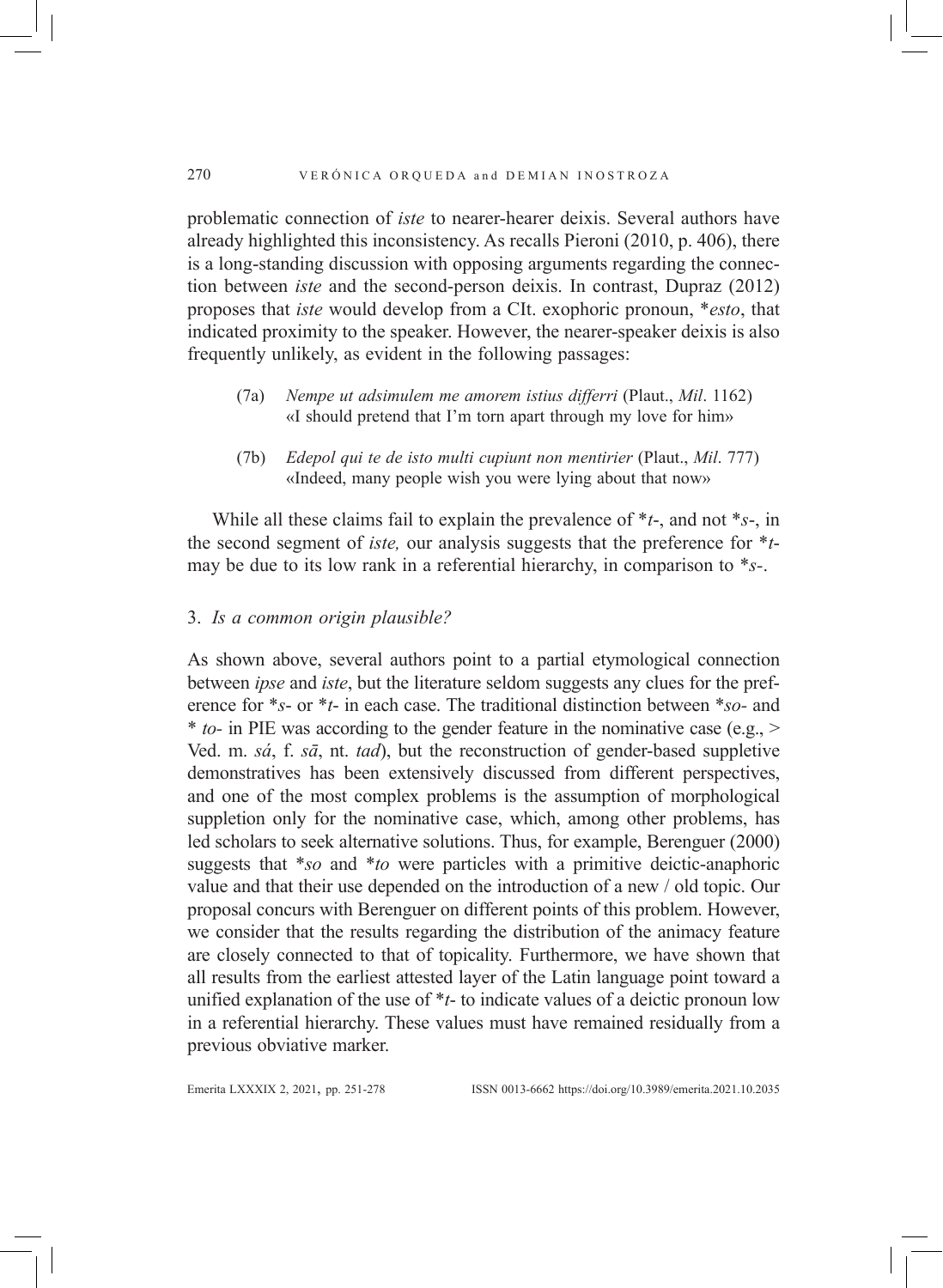# V. Diachronic development in indo-european according to a referential **HIERARCHY**

Referential or empathy hierarchies are not new in the field of PIE studies; various authors have linked it to diverse grammatical phenomena. Thus, for example, a referential scale would determine the formation of the female gender (cf. Luraghi 2011). Based on the Hittite data, Sturtevant (1939, pp. 16-17) proposes a distinction between the particles \**so* and \**to*, according to which the former would have indicated no subject change, and the second subject would have denoted a subject change in the new clause (cited in Berenguer 1998, p. 265). According to Berenguer (1998 and 2000), these initially deictic particles would have developed, among other ways, as inflectional pronouns in the post-Anatolian period. In this way, Berenguer (1998 and 2000) seeks a solution to the apparent problematic restriction of the alternation in the nominative case. The evidence for pronominal endings in the ancient Indo-European languages challenges the reconstruction of a case system indeed; however, we believe that the hypothesis of original non-inflectional particles that develop (jointly, in many cases) toward different case systems is also troublesome.

Early works also connected the \**so*/\**to* alternation to an original animate / inanimate opposition (e.g., Szemerényi 1978, p. 265). This approach later received negative assessments, again due to the restriction of this alternation to the nominative case and to non-Anatolian languages. As notes Berenguer (2000, p. 145), this controversy led some authors to propose a primitive ergative or active (semantic) system, and therefore, the hierarchy of empathy is also fundamental in discussions about grammatical alignment. While the claims against a nominative-accusative type have progressively gained ground, an intense discussion persists about whether the alignment type was mainly ergative or active  $/$  semantic<sup>17</sup>. In the confrontation between these two options, the role played by the animacy hierarchy in PIE is crucial. Some authors believe that the differentiation between m. \**so* and nt. \**to* determine the existence of an ergative type. Based on this, Rumsey's (1987) idea that an ergative type of alignment in PIE would violate Silverstein's (1976) animacy scale is a fundamental milestone because, according to this scale,

<sup>&</sup>lt;sup>17</sup> For an extensive discussion of the different existing claims, see Pooth et al. (2019).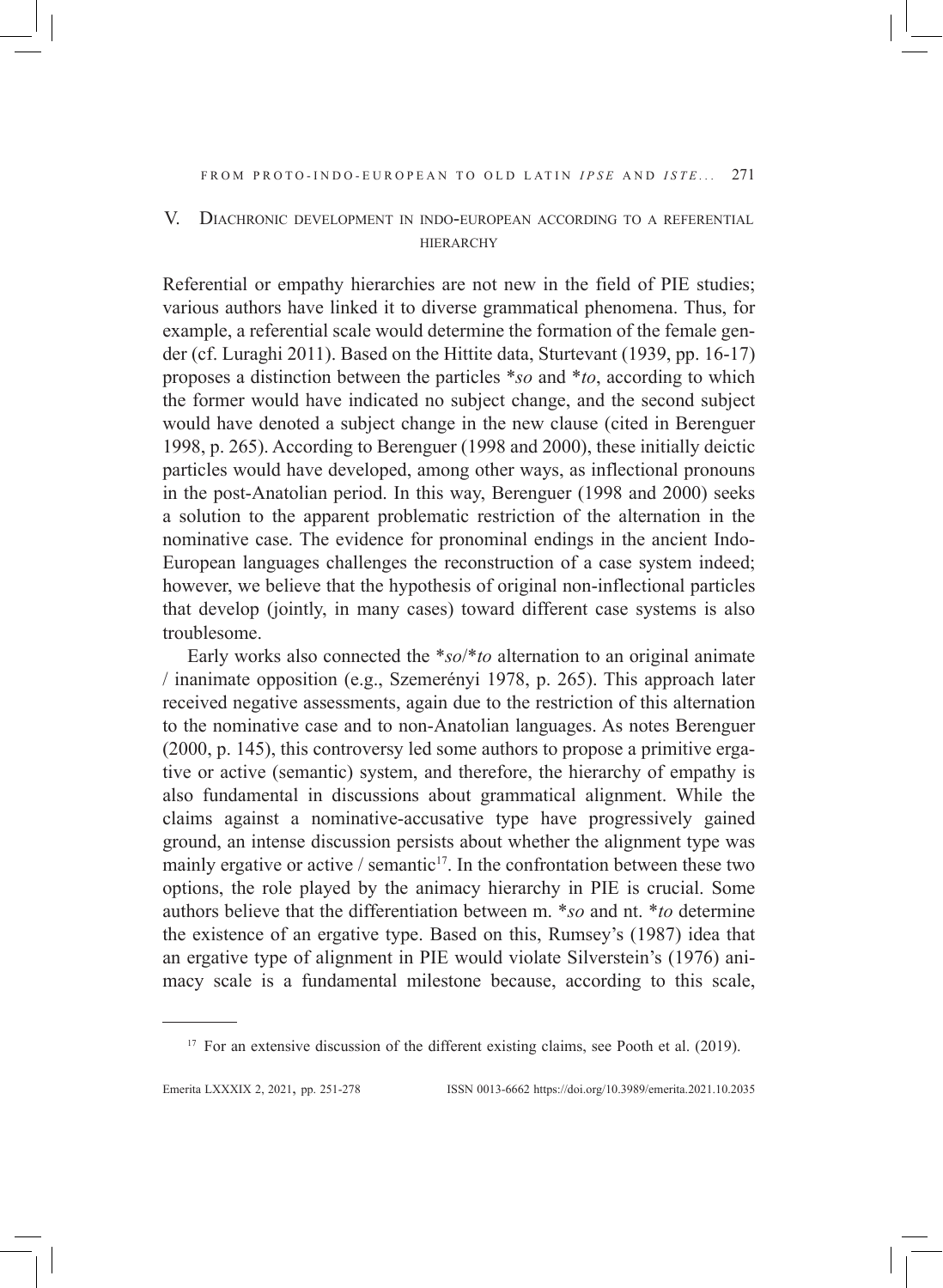highly animate referents are likelier to be coded according to an accusative alignment type, while the lowest, as inanimates, are more likely to follow an ergative system (Pooth et al. 2019, pp. 247-248). This would mean that only inanimate nouns would require an agent marker (A) in transitive constructions. In proposals for a type of semantic or split alignment, such as that by Pooth et al. (2019), the nouns in argument slots would have accepted different markings according to their +/- agentive feature. Thus, in an active and transitive clause, a highly animate NP in subject position would receive an agentive marker, while an inanimate (or lower on the scale) would receive an absolutive or antiagentive marking.

Recently, Griffith (2018) has shown that Old Irish *notae augentes*, which are pronominal clitics added to verbs, are sensitive to a referential hierarchy because they have only animate referents. It is interesting that these clitics (*sa*, *se*) most probably derive from PIE \**so*/\**se* and that Griffith connects their use to a hierarchical alignment, although he believes that this alignment must be an innovation within the Celtic branch<sup>18</sup>.

Evidently, there are important precedents that connect the \**so*/\**to* root with a referential hierarchy in PIE that is partially preserved in some ancient cognates. In contrast, both the idea of animate / inanimate alternation and that of change / no change of subject support our hypothesis that the PIE root pair \**so*/\**to* indicated a proximate / obviative distinction and that some of these roots' derivatives (such as *ipse*, *iste*, *se, sibi, sam, sas, sos* and *sis* in Old Latin) inherited specific features of this kind of indexing regardless of their natural diachronic grammatical and semantic development within each branch. Furthermore, the empathy hierarchy applied, at least, to the 3rdperson deictic system plausibly indicates the differentiation between proximate and obviative markers in a language with an inverse system, as Pooth (2018) proposed. Derivatives from \**so* tend to take the nominative case, and therefore, to take the subject position, they tend to indicate highly animate (and even human) and topical referents. Derivatives from \**to*, like *iste*, show the opposite tendency: *iste* has inanimate referents more frequently, it is not restricted to the subject position and introduces new topics. This would explain why *ipse* ranks high on the empathy hierarchy.

<sup>&</sup>lt;sup>18</sup> We thank Cormac Anderson for pointing to the discussion on animacy in Celtic.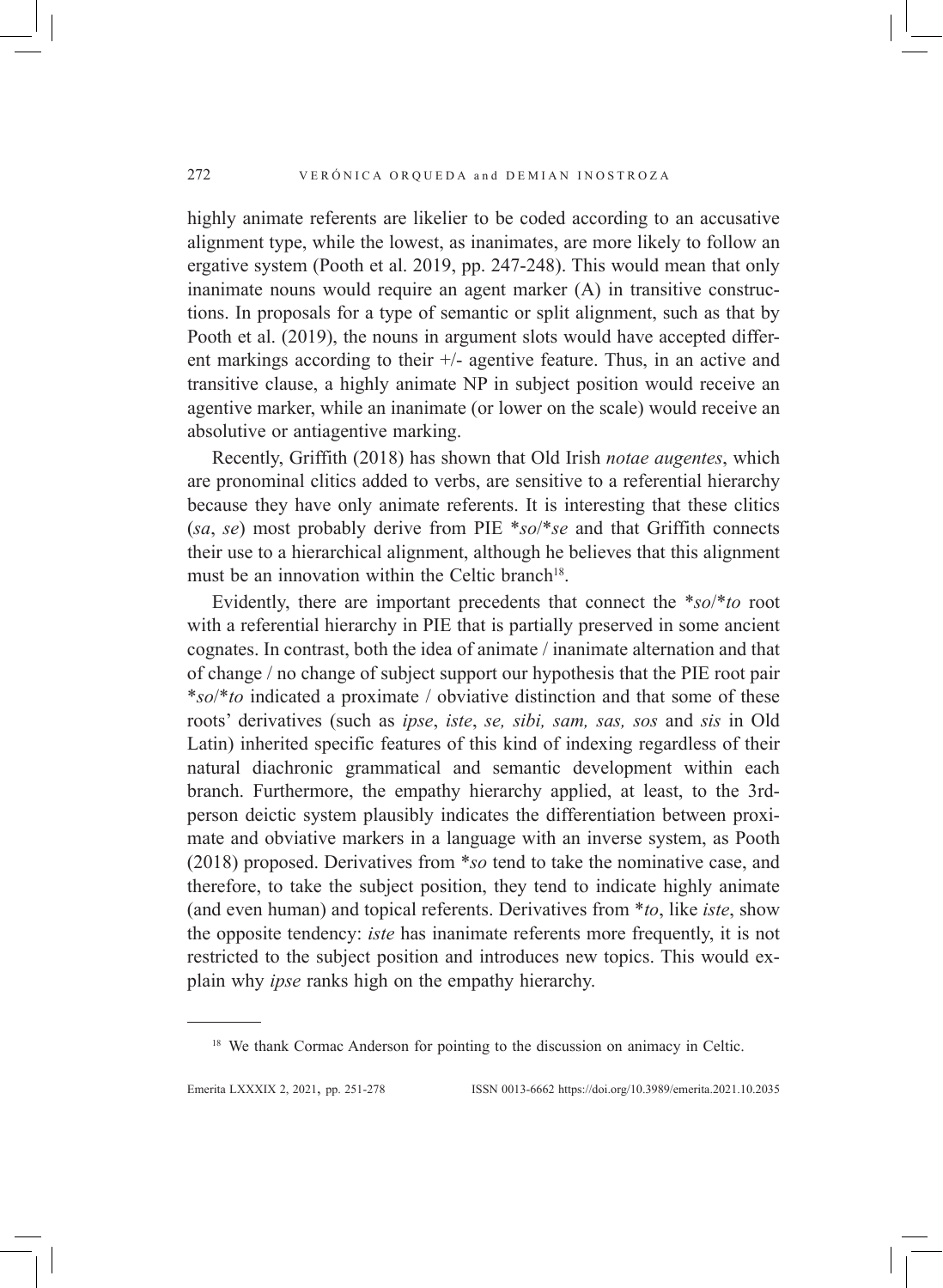Within this scenario, the most convincing morphophonological reconstruction for *ipse* is the compound form  $*(h_1)i(s)=pe=se/so$ , in which  $*(h_1)$ *i*(*s*) represents an original demonstrative or deictic root (> Lat. *is, ea, id*, Ved. acc. m. sg. *ím*, Goth. *is*, and so forth) and \*=*pe* a contrastive focus or emphatic marker clitic (Dunkel 2014, pp. 622-624 and 363-366). Given that the last segment (\*=*so* or \*=*se*) was added as clitic, it is not possible to confirm at this point if the added form was the original clitic or the full pronoun, which, in principle, should be the essential distinction between \*=*se* and \**so* respectively. As a consequence, it is not possible to claim whether the compound received final inflection in PIE or if this was a later development. These and other issues should be left for further investigation.

After a process of univerbation and grammaticalization of the compound, the middle -*e*- would have been lost through syncope. This process must have been long and slow, which would suggest the preservation of some cases with inflection in the initial segment (such as *eapse, eaepse,* and *eopse*) in Old Latin<sup>19</sup>. Nonetheless, the initial inflection is abandoned at some point and externalized, in line with the rest of the pronominal system. The externalization of inflection in PIE has been noted by various authors; see especially Luján & Mendoza (2019) for a detailed analysis of the externalization of inflection in the case of pronominal stems plus the particle \**sme*.

For cases like nom. f. sg. *sapsa*, and acc. m. sg. *sumpse*, as stated above, these are peculiar formations for two reasons: first, because they seem to be the only cases not derived from the previous reconstruction, and secondly, because of their sporadic use: *sumpse* does not occur and *sapsa* is only attested twice; in both cases, it is part of the lexicalization with *res* (*re sapsa* 'evidently'). While de Vaan (2008) and Dupraz (2012) opt for an initial segment also based on the root \**s(o/e)*- later replaced by another one, we cannot reject the possibility that there were two coexisting variants, of which one quickly lexicalized, letting the other one succeed.

In any case, the advantage of reconstructing a compound is the parallel with the reconstruction  $*(h_1)i(s) = te/to > iste$ . These reconstructions imply

<sup>19</sup> If the stem had taken the non-inflectional form initially, forms such as *eapse* or *eopse* would not be possible. In turn, the non-attestation of \**ispse* could be explained as a case of early elision of -*s*- due to phonetic reasons. If this is the case, the parallel between *ipse* and *iste* becomes clearer. Note also that the phonetic context does not favor such elision in the latter pronoun, so -*s*- is preserved.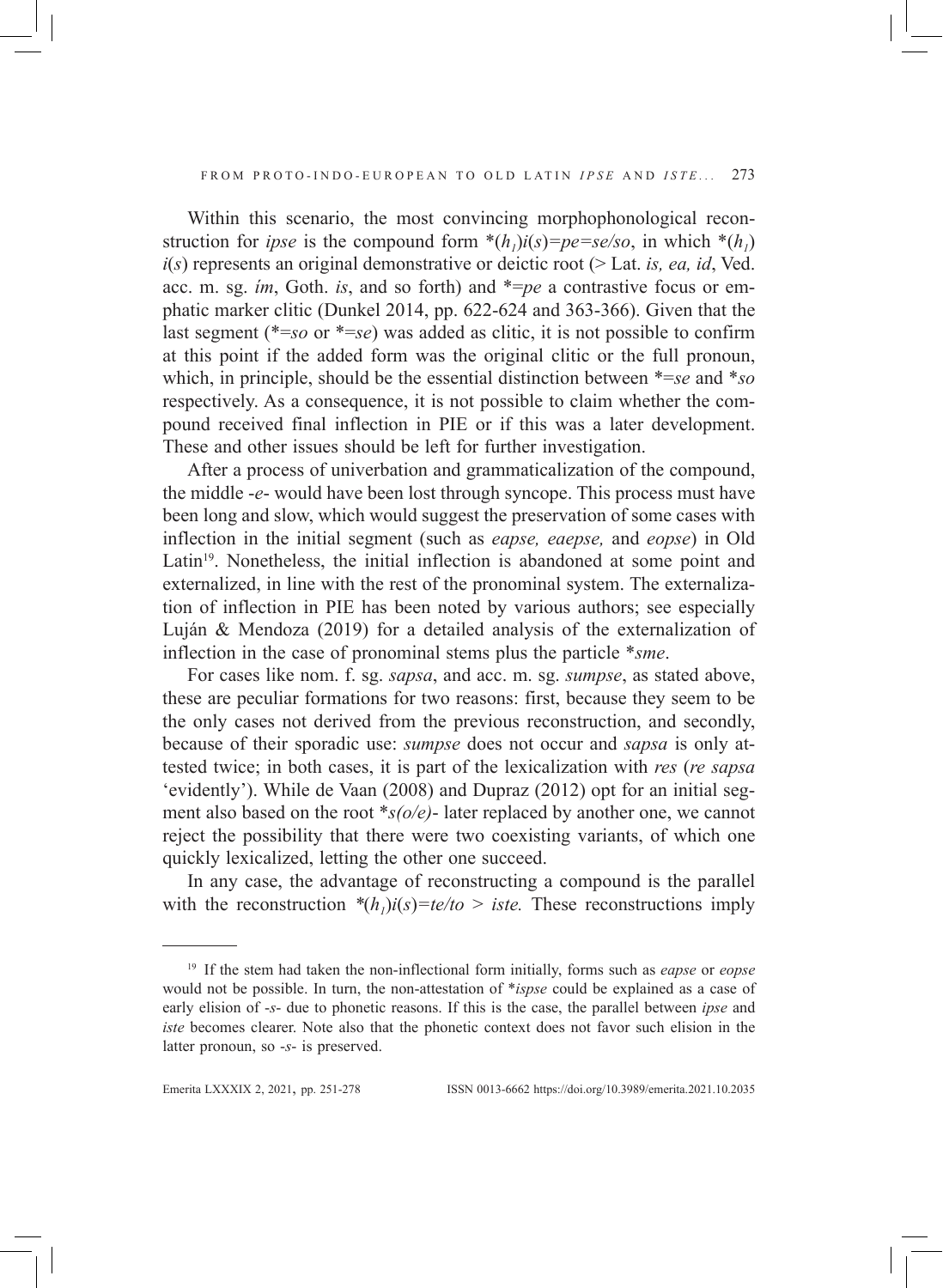that *ipse* and *iste* are formed by a compound process in which the first element is a demonstrative item in both cases and the last one is a deictic that indexes an argument high or low on the empathy hierarchy. This connection offers a plausible fresh look at the distribution of the whole deictic and pronominal system in PIE. Once this system collapsed, these two deictic markers (\**so* and \**to*) that originally marked a proximate and an obviative argument would have merged or been reinterpreted in terms of spatial deixis as closer to the 1st and 2nd person, respectively. The hypothesis of the reinterpretation of \**so*/\**to* as spatial deictics is not rare. As Mendoza (1998) already noted, this pair was originally not sensitive to the spatial parameter. In addition, the combination with inanimate referents would have been secondary to the use of these forms as deictics because the expected diachronic change is from deictics toward anaphorics through a resumptive function<sup>20</sup>.

Our data also suggest that these deictics were used in compounds with other pronouns, and then, such compounds could have been reinterpreted as new exophoric demonstratives. This would explain the parallel of cases such as Latin *ipse* with Ved. *ayám sá* and Old Prussian *stas* <\**ḱói-to*. If this hypothesis accurately represents this linguistic shift, we can expect that the first uses of these compounds were deictic and tracked a 3rd-person referent from the context of a speech act. Once grammaticalized, what could have happened before CIt. (if we agree with Dupraz 2012), the new forms, created through univerbation and semantic bleaching of the forming units, would have been extended to adnominal uses again, allowing for reinterpretation of *ipse* as a focal or identity pronoun.

# VI. Conclusions

In this paper, we have jointly addressed the etymology of *ipse* and *iste*, based on the recurring references to the possible derivation of both pronouns from the suppletive root \**so*/\**to*. We applied different tests to determine similarities and differences between these pronouns' referents in Old Latin, and all the results favor a distinction sensitive to an empathy scale and are congruent with other data, both within Italic and other IE branches. This allows us to conclude

<sup>&</sup>lt;sup>20</sup> De Vries (1995) proposes that the resumptive function of demonstratives must have been an intermediate step toward other contexts in some Papuan languages.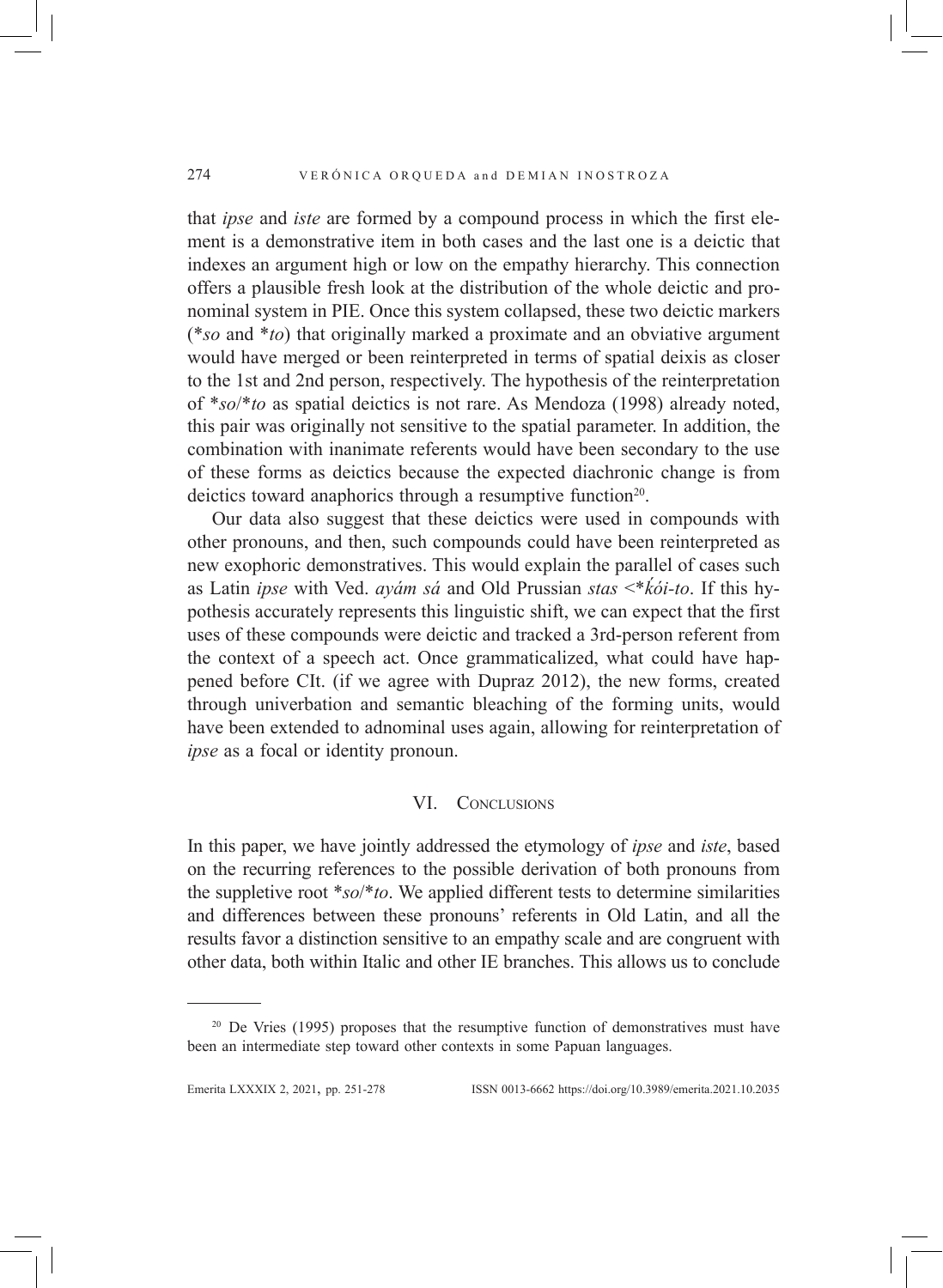that *ipse* and *iste* (regardless of their usual synchronic descriptions in Old and Classical Latin) preserve some features of a proximate (\**so*) and an obviative index (\**to*), respectively. Thus, *ipse* outranks *iste* in a referential or empathy hierarchy. Nevertheless, these pronouns show remnants but are not PROX and OBV markers themselves.

If \**so* and \**to* indexed proximate and obviative arguments, the language must have also differentiated between direct and inverse systems in the verb, as Pooth (2018) claims. Further, this claim has further consequences for the reconstruction of alignment types for PIE. Siewierska (1998) raises the possibility that a language with an inverse voice system diachronically develops a language with ergative alignment. In turn, Pooth et al. (2019) connect this feature to the existence of a type of semantic alignment in PIE. Although these connections transcend the limits of this paper, we believe that further research into these hypotheses is needed and that, even when no direct / inverse system is attested in an ancient IE language, a distinction between proximate and obviative is typologically valid and may be consistent with various other aspects of PIE grammar.

We hope that our research can contribute to a more exhaustive knowledge of the Latin language in its most archaic state. In addition, the objective of this paper was to increase openness in the reconstruction of the PIE grammatical system, a reconstruction not based solely on the attested comparative data but also on the cross-linguistic evidence offered by typological research.

#### **BIBLIOGRAPHY**

- Álvarez, O. (2009): «Pronombres», in Baños, J. (coord.), *Sintaxis del latín clásico*, Madrid, Liceus, pp. 273-297.
- Bailey, C. (1940): «Old Roman Religious Texts», *The Classical Review* 54, pp. 44-46.
- Bassols, M. (1992): Sintaxis latina, 10<sup>ª</sup> ed., Madrid, CSIC.
- Beekes, R. & de Vaan, M. (2011): *Comparative Indo-European Linguistics. An Introduction. Second Edition, Revised and Corrected by Michiel de Vaan*, Amsterdam, Benjamins.

Berenguer, J. A. (1998): «La heteróclisis IE \*SO/\*TO», *Emerita* 66, pp. 257-290.

Berenguer, J. A. (2000): *Estudio sobre las partículas indoeuropeas con base consonántica y laringal*, Madrid, CSIC.

Bickel, B. (2011): «Grammatical Relations Typology», in Song, J. (ed.), *The Oxford Handbook of Language Typology,* Oxford, Oxford University Press, pp. 399-444.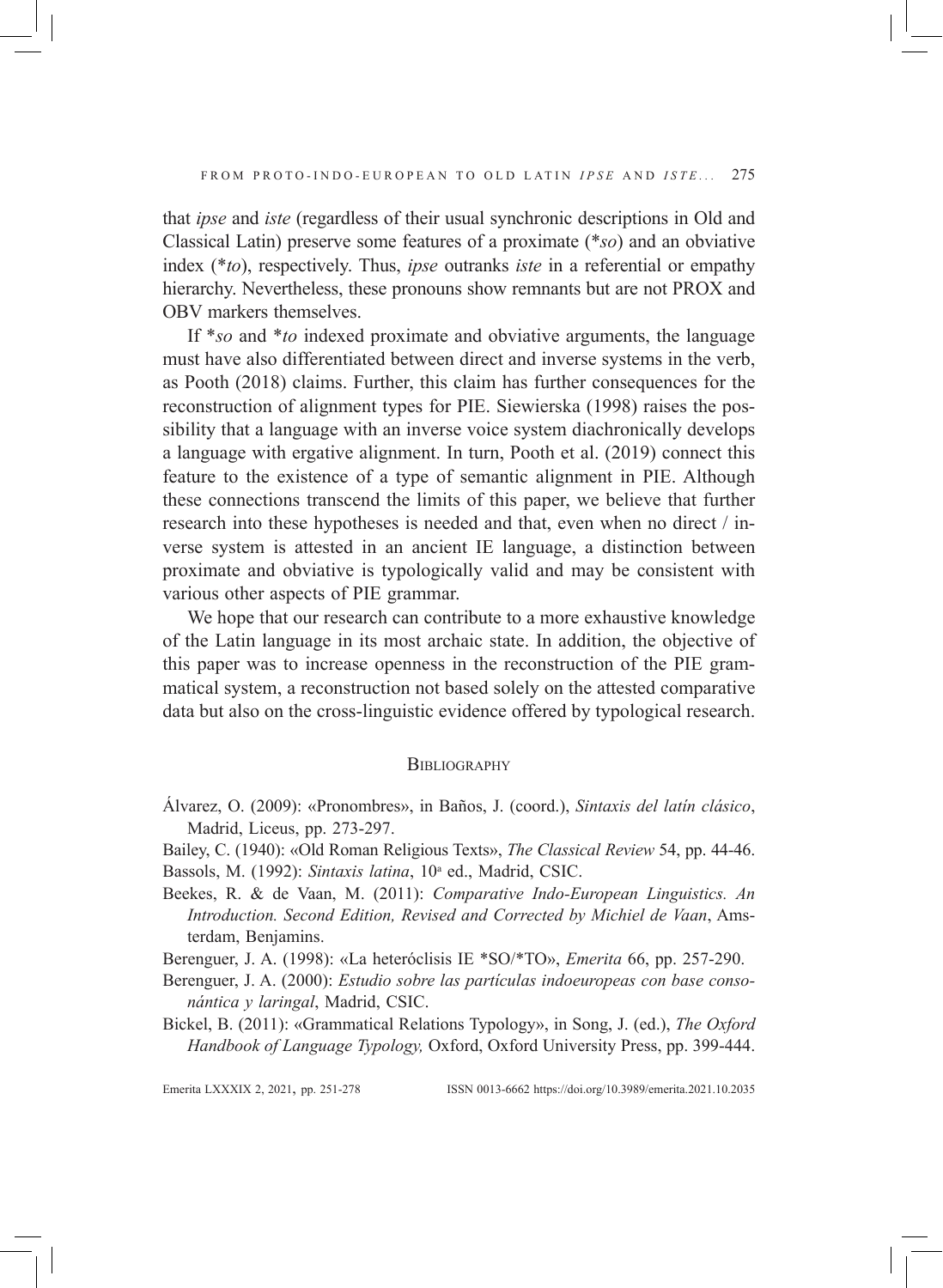- Cennamo, M. (1993): *The Reanalysis of Reflexives: A Diachronic Perspective*, Naples, Liguori.
- de Melo, W. (2010): «Morfosintassi latina. Punti di vista by N. La Fauci; S. Pieroni». *Mnemosyne* 63 (2), pp. 336-340.
- de Vaan, M. (2008): *Etymological Dictionary of Latin and the Other Italic Languages*, Leiden-Boston, Brill.
- de Vaan, M. (2013): «Reduplicated Demonstratives in Ancient Indo-European Languages», *Transactions of the Philological Society* 113 (1)*,* pp. 38-52.
- de Vries, L. (1995): «Demonstratives, Referent Identification and Topicality in Wambon and Some Other Papuan Languages», *Journal of Pragmatics* 24, pp. 513-533.
- Dunkel, G. (2014): *Lexikon der indogermanischen Partikeln und Pronominalstämme*, Heidelberg, Universitätsverlag Winter.
- Dupraz, E. (2012): *Sabellian Demonstratives: Forms and Functions*, Leiden-Boston, Brill.
- Ferraresi, G. (1996): «Middles, Reflexives, and Ergatives in Gothic», in Brandner, E. & Ferraresi, G. (eds.), *Language Change and Generative Grammar*, Opladen, Westdeutscher Verlag, pp. 273-291.
- Fortson, B. (2004): *Indo-European Language and Culture. An Introduction*, Oxford, Blackwell.
- Fortson, B. (2011): «The Historical Background to Latin Within the Indo-European Language Family», in Clackson, J. (ed.), *A Companion to Latin Language*, Chichester, Wiley-Blackwell, pp. 199-219.
- Golluscio, L. & Hasler, F. (2017): «Jerarquías referenciales y alineamiento inverso en mapudungun», *RASAL lingüística* 1, pp. 69-93.
- Griffith, A. (2018): «Diachrony and the Referential Hierarchy in Old Irish», in Cristofaro, S. & Zúñiga, F. (eds.) *Typological Hierarchies in Synchrony and Diachrony*, Amsterdam, Benjamins.
- Haude, K. & Witzlack-Makarevich, A. (2016): «Referential Hierarchies and Alignment: An Overview», *Linguistics* 54, pp. 433-441.
- Jacques, G. & Antonov A. (2014): «Direct / Inverse Systems», *Language and Linguistics Compass* 8, pp. 301-318.
- König, E. & Gast V. (2006): «Focused Expressions of Identity: A Typology of Intensifiers», *Linguistic Typology* 10 (2), pp. 223-276.
- Luján, E. & Mendoza, J. (2019): «La externalización de la flexión en los pronombres indoeuropeos y el alargamiento \**-sm*», *Revista Española de Lingüística* 49 (1), pp. 235-266.
- Luraghi, S. (2011): «The origin of the Proto-Indo-European Gender System: Typological Considerations», *Folia Linguistica* 45, pp. 435-464.
- Meiser, G. (1998): *Historische Laut- und Formenlehre der lateinischen Sprache*, Darmstadt, Wissenschaftliche Buchgesellschaft.

Emerita LXXXIx 2, 2021, pp. 251-278 ISSN 0013-6662 https://doi.org/10.3989/emerita.2021.10.2035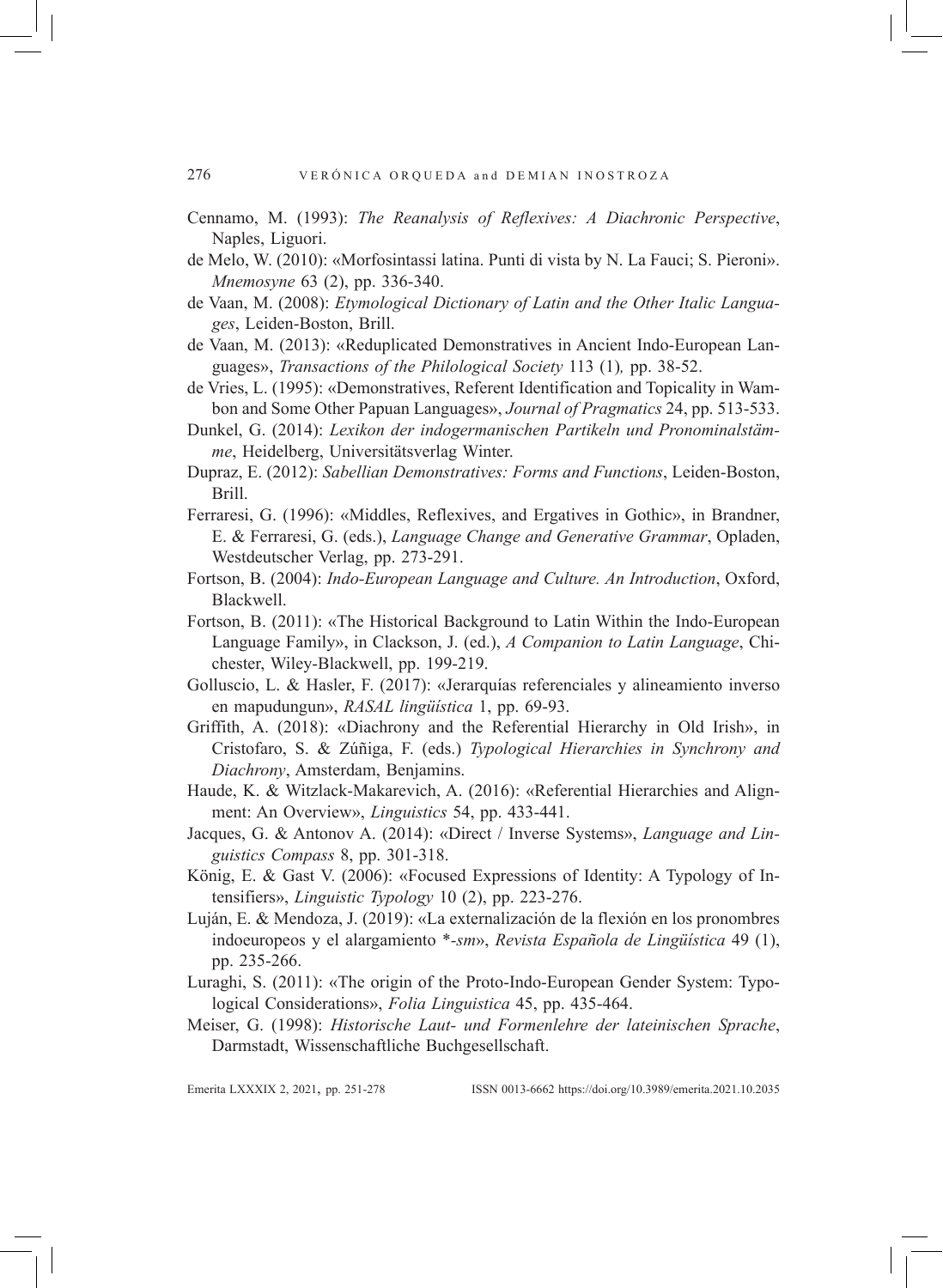- Mendoza, J. (1998): «Pronombres, adverbios y partículas», in Rodríguez Adrados, F., Bernabé, A. & Mendoza, J. (eds.) *Manual de lingüística indoeuropea*, vol. III, Madrid, Ediciones Clásicas, pp. 3-124.
- Monteil, P. (2003): *Elementos de fonética y morfología del latín,* Sevilla, Universidad de Sevilla.
- Norden, E. (1939): *Aus altrömischen Priestbüchern*, Lund, Gleerup.
- Orqueda, V. & Toro, F. (2020): «Diachronic Development of Functions of *se* and *sibi* in Latin», *SLE Digital Conference*, 26 Aug - 1Sept.
- Petit, D. (1999): *\*Sue- en grec ancien: La famille du pronom réfléchi: Linguistique grecque et comparaison indo-européenne*, Louvain, Peeters.
- Pieroni, S. (2010): «Deixis and Anaphora», in Baldi, P. & Cuzzolin, P.L. (eds.), *New Perspectives on Historical Latin Syntax*, vol. 3, Berlin-New York, De Gruyter, pp. 389-501.
- Pinkster, H. (2015): *The Oxford Latin Syntax: Volume 1: The Simple Cause*, Oxford, Oxford University Press.
- Pisani, V. (1945): *Lezioni sulla preistoria e storia più antica del latino*, Milán, Vita e Pensiero.
- Pooth, R. (2018): *Transitivity Direction in Proto-Indo-European: Direct, Inverse,*  and Undirected Verb Forms. Unpublished manuscript <https://www.academia. edu/37429692/Transitivity\_Direction\_in\_Proto-Indo-European\_Direct\_Inverse and Undirected Verb Forms> (30/05/2020).
- Pooth, R., Kerkhof, P. A., Kulikov, L. & Barðdal, J. (2019): «The Origin of Non-Canonical Case Marking of Subjects in Proto-Indo-European: Accusative, Ergative, or Semantic Alignment», *Indogermanische Forschungen* 123, pp. 245-263.
- Puddu, N. (2005): *Riflessivi e intensificatori: greco, latino e le altre lingue indoeuropee*, Pisa, ETS.
- Rumsey, A. (1987): «The Chimera of Proto-Indo-European Ergativity», *Lingua* 71, pp. 297-318.
- Schmidt, G. (1978): *Stammbildung und Flexion der indogermanischen Personalpronomina*, Wiesbaden, Harrassowitz.
- Siewierska, A. (1998): «Passive-to-ergative versus inverse-to-ergative», in Siewierska, A. & Song, J. (eds.), *Case, Typology and Grammar*, Amsterdam, John Benjamins, pp. 229-246.
- Sihler, A. L. (1995): *New Comparative Grammar of Greek and Latin*, Oxford, Oxford University Press.
- Silverstein, M. (1976): «Hierarchy of Features and Ergativity», in Dixon, R. (ed.), *Grammatical Categories in Australian Languages*, New Jersey, Humanities Press, pp. 112-171.
- Sturtevant, E. H. (1939): «The Pronoun \*so, \*sa, \*tod and the Indo-Hittite Hypothesis», *Language* 15, pp. 11-19.